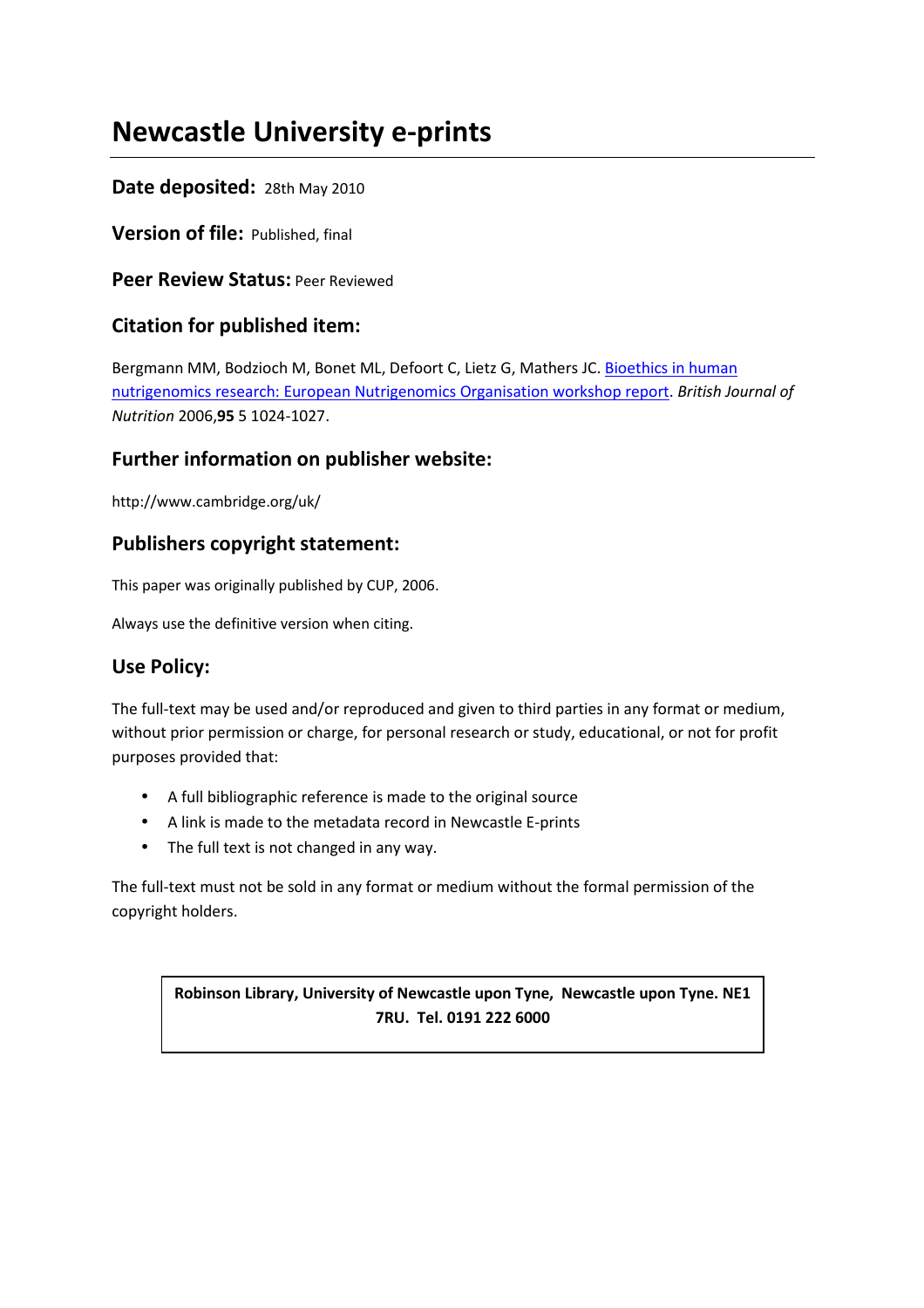

# Click here for quick links to **ANNUAL Further**

Annual Reviews content online, including:

• Other articles in this volume · Top cited articles · Top downloaded articles

. Our comprehensive search

# Bioethical Considerations for Human Nutrigenomics

Manuela M. Bergmann, $^1$  Ulf Görman, $^2$ and John C. Mathers<sup>3</sup>

<sup>1</sup>Department of Epidemiology, German Institute of Human Nutrition, Potsdam-Rehbrucke, D-14558 Germany; email: bergmann@dife.de ¨ <sup>2</sup>Department of Ethics, Lund University, SE-221 00 Lund, Sweden; email: ulf.gorman@teol.lu.se

<sup>3</sup>Human Nutrition Research Center, Newcastle University, Newcastle upon Tyne, NE2 4HH United Kingdom; email: john.mathers@ncl.ac.uk

#### Annu. Rev. Nutr. 2008. 28:447–67

First published online as a Review in Advance on April 25, 2008

The *Annual Review of Nutrition* is online at nutr.annualreviews.org

This article's doi: 10.1146/annurev.nutr.28.061807.155344

Copyright © 2008 by Annual Reviews. All rights reserved

0199-9885/08/0821-0447\$20.00

#### **Key Words**

ethics, nutrigenomics, human studies, personalized nutrition

#### **Abstract**

This article gives an overview of the ethical issues in nutrigenomics research and personalized nutrition. The principles of research ethics, i.e., autonomy, beneficence, nonmalfeasance, and justice, are challenged by rapidly growing cross-border research activities utilizing existing and upcoming biobanks for studies of the interaction of genes with diet on risk of common diseases. We highlight the ethical issues, some unresolved, in international collaborative projects of which researchers should be aware. Personalized nutrition (tailoring diet on the basis of genotype) is one possible application of nutrigenomics research. However, until the scientific evidence concerning diet–gene interactions is much more robust, the provision of personalized dietary advice on the basis of specific genotype remains questionable. From the ethical and social perspective, nutrigenomics offers significant opportunities to improve public health by enhancing understanding of the mechanisms through which diet can be used to reduce the risk of common polygenic diseases.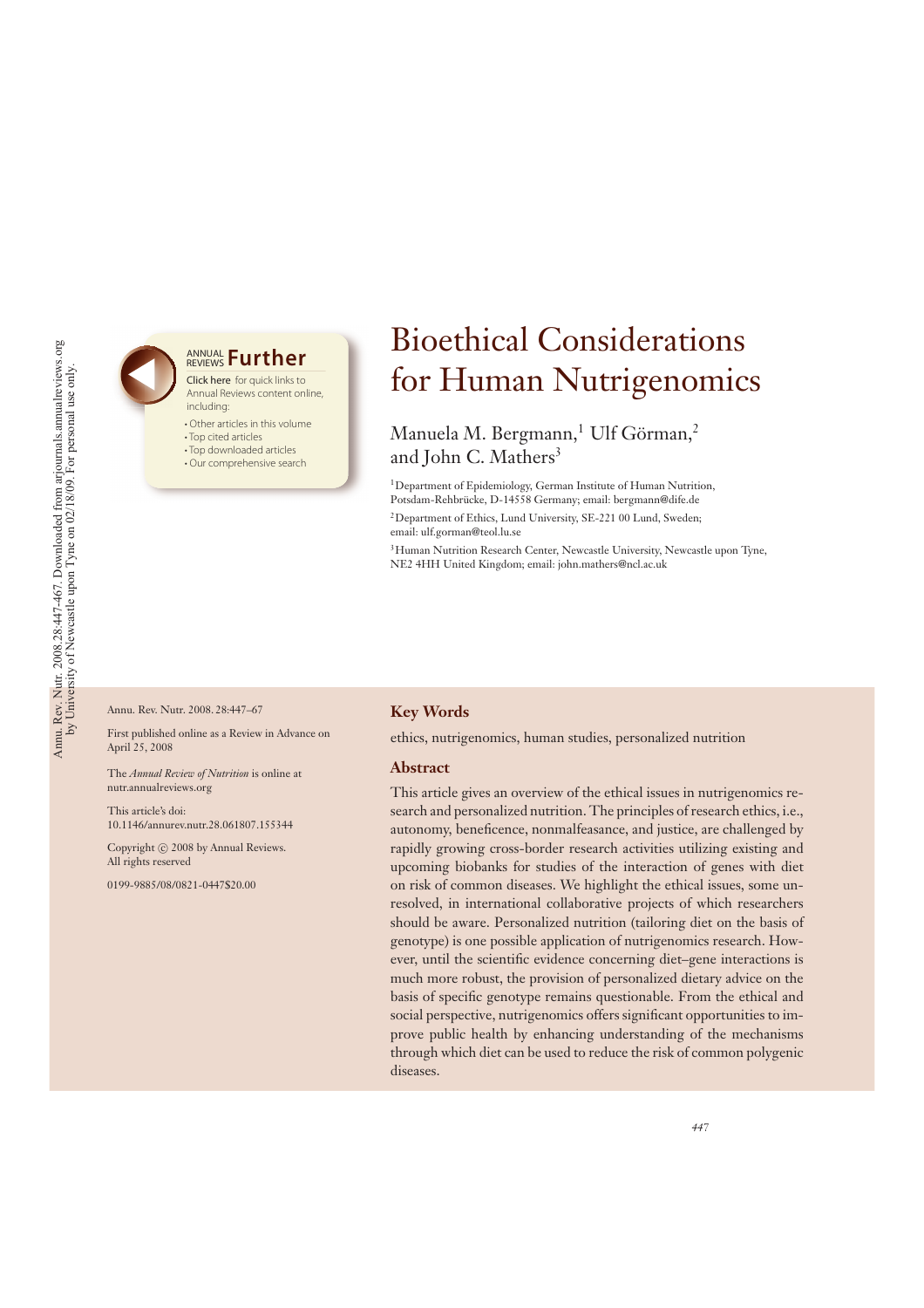#### **Contents**

| NUTRIGENOMICS-                          |     |
|-----------------------------------------|-----|
| <b>INTRODUCTION TO</b>                  |     |
| THE CONCEPT<br>$\cdots$                 | 448 |
| <b>HUMAN NUTRIGENOMICS</b>              |     |
| RESEARCH-ETHICAL                        |     |
| CONSIDERATIONS                          | 450 |
| Underlying Ethical Principles           | 450 |
| New Ethical Principles for a New        |     |
| Field in Nutritional Science?           | 450 |
| <b>Informed Consent</b>                 |     |
| for Genomic Research                    | 450 |
| Benefits and Risks                      | 451 |
| Biobanks in Nutrigenomics               | 452 |
| What Do Research                        |     |
| Participants Think?                     | 454 |
| PERSONALIZED                            |     |
| NUTRITION-ETHICAL                       |     |
| AND SOCIAL IMPLICATIONS . 455           |     |
| The Idea of Personalized                |     |
| Nutrition                               | 455 |
| Observance                              | 456 |
| <b>Public Expectations</b>              |     |
| from Personalized Nutrition             | 456 |
| Food, Health, and Well-Being            | 456 |
| "The Unhealthy Quest for                |     |
| Health <sup>"</sup>                     | 456 |
| The Role of Genetic Testing             | 457 |
| <b>Genetic Counseling in Connection</b> |     |
| to Personalized Nutrition               | 457 |
| Tests Directly Sold to the Public       | 458 |
| <b>Individual or Population</b>         |     |
| Approach?                               | 459 |
| <b>Products Fabricated</b>              |     |
| for Personalized Nutrition              | 459 |
| Justice Questions                       | 460 |
| CONCLUSIONS                             | 460 |

## **NUTRIGENOMICS— INTRODUCTION TO THE CONCEPT**

*448 Bergmann* · *G¨orman* · *Mathers*

**DNA:** deoxyribonucleic acid Although it has been known for decades that certain nutrients can modify gene expression (78), high-throughput, postgenomic technologies—which twenty-first-century advances have made available for studying interactions between nutrition and the genome—have the potential to revolutionize the understanding of links between food and health. This is the niche occupied by the emergent science of nutritional genomics (nutrigenomics), which aims to reveal the intimate inter-relationships between nutrition and the genome and to provide the scientific basis for improved public health through dietary means.

As illustrated in **Figure 1**, individual genetic makeup influences nutritional needs and may modify dietary choices (111). In addition, the nature and amounts of foods influence gene expression at all levels of regulation, including via altered epigenomic markings (56). Genomewide association studies are producing powerful evidence for links between (novel) genetic loci and risk of common human diseases (103, 121). However, since diet and other lifestyle factors are major determinants of these same diseases (125), it is highly likely that interactions between genotype and diet are important in determining the risk of most (if not all) common complex diseases. Proof of principle for this hypothesis has been provided by observational nutritional genetics studies where the outcome measures have been markers of disease risk, most notably cardiovascular disease (91). However, deoxyribonucleic acid (DNA) (and other biological material) in biobanks from cohort (and other) studies investigating relationships between dietary exposure and health outcomes provides a rich resource for novel studies of diet–gene interactions (72). Such studies are particularly powerful when the studies are large, dietary exposure (and other lifestyle factors) is characterized robustly, and there are hard end points such as diagnosis of disease or death from known causes. This has encouraged the development of consortia that cross national and continental borders to facilitate the pooling of resources, including biological samples and data as exemplified by the National Cancer Institute Breast and Prostate Cancer Cohort Consortium (22).

To date, most studies have been relatively small scale, have focused on individual genes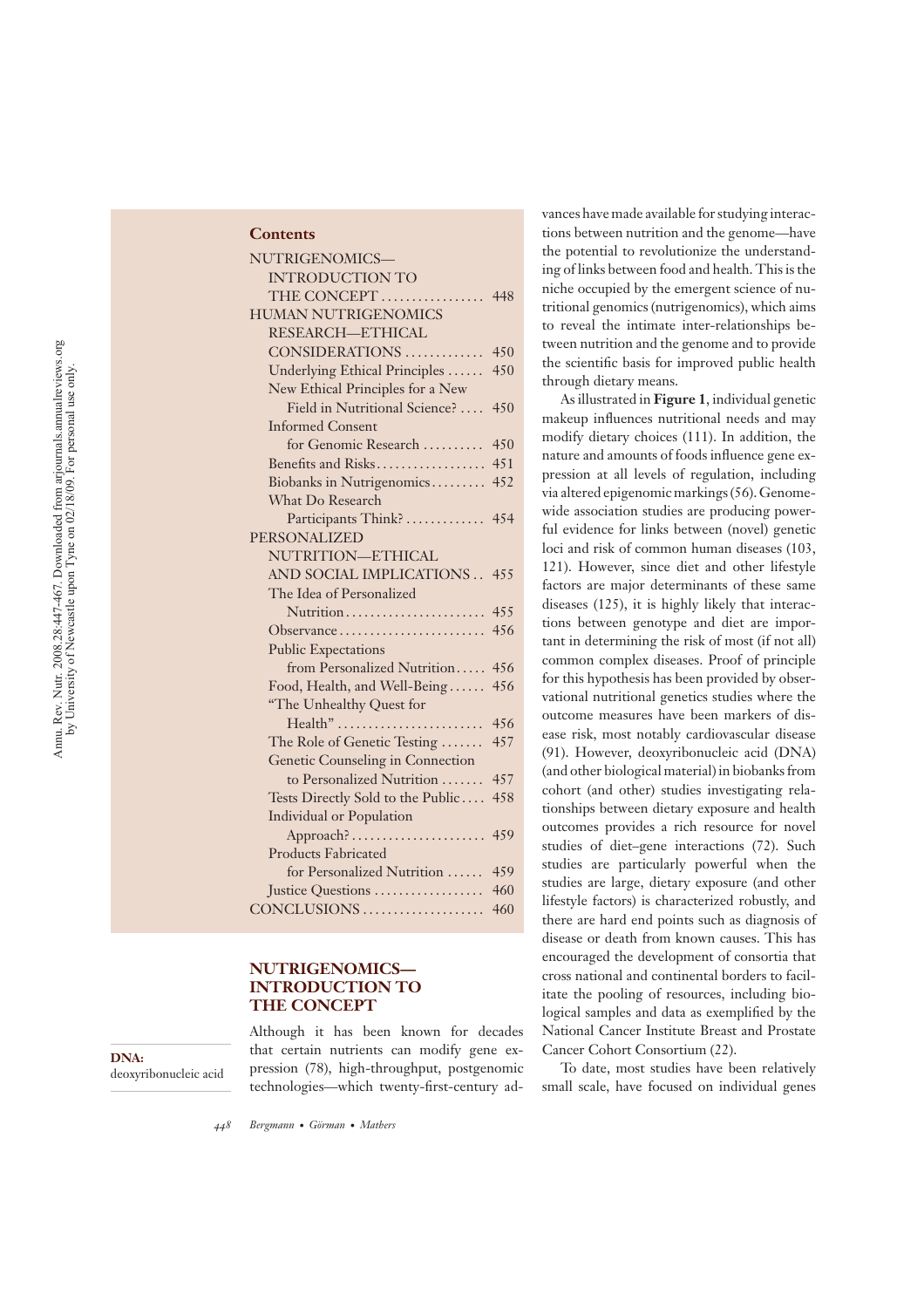

**Figure 1**

Conceptual model of interactions between nutrition and the genome underlying links between food and health. The science of nutrigenomics uses high throughput, postgenomics technologies to investigate these interactions.

(or haplotypes) and single nutrients, and have not addressed the complexity inherent in interactions between multiple genetic and multiple dietary factors (77). To determine causality, an extensive program of human intervention studies is needed, and its design should include prospective genotyping of volunteers (82) to maximize the likelihood of obtaining unequivocal results.

Until recently, much of the application of postgenomic technologies to understanding mechanistic interactions between nutrition and cell or tissue function and health has been devoted to studies in cells or model organisms. Given the costs of some of these technologies, the need to build expertise in their use, and the greater practical difficulties of human studies, this prioritization is understandable. However, over the past couple of years there has been a welcome emergence of nutrigenomics studies undertaken in human volunteers. Eady et al. (27) investigated the extent of, and factors responsible for, intra- and interindividual variation in transcription profiles for approximately 14,000 genes in peripheral blood mononuclear cells; this work provides important information for the design of future studies. In an examination of responses to eating breakfast (which included acetaminophen), van Erk et al. (114) observed 954 differentially expressed genes in blood, with approximately three times as many genes differentially expressed after a high-protein meal than after a high-carbohydrate meal. Obtaining samples of tissue other than blood cells is often an impediment in human studies, but Polley et al. (93) demonstrated that it is possible to investigate the proteome of the human colorectal mucosa using biopsy samples and to identify potential novel biomarkers of bowel cancer risk. In principle, metabolomic studies on easily accessible biofluids (e.g., plasma, urine, and saliva) could be incorporated readily into conventional nutrition study designs and so provide an opportunity to investigate the effect of the nutritional regime on a wide range of metabolites; such studies could greatly enhance understanding of the impact of the intervention. Walsh et al. (116) reported considerable inter- and intraindividual variation in metabolite profiles and concluded that the urinary metabolome provided a much better reflection of acute food intake than did plasma or saliva.

There is now significant international momentum behind the development and exploitation of nutrigenomics approaches for both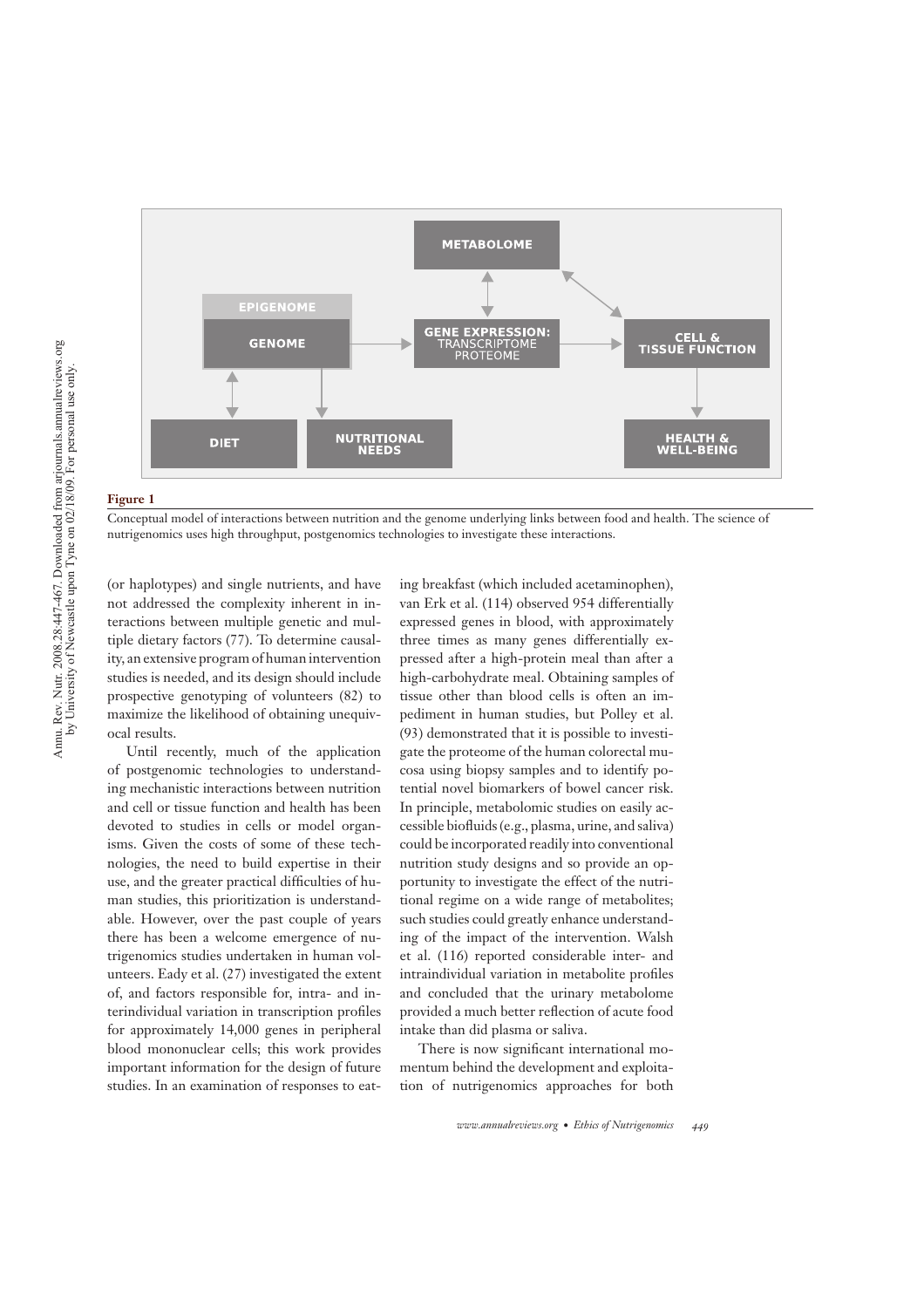**NuGO:** European Nutrigenomics Organisation

public and personal health (35, 57, 60, 84). This reinvigoration of nutrition research brings with it many challenges in terms of study design and ethics, and the latter is the subject of the remainder of this review.

## **HUMAN NUTRIGENOMICS RESEARCH—ETHICAL CONSIDERATIONS**

## **Underlying Ethical Principles**

In principle, human studies in nutrigenomics research do not have unique ethical issues. They are subject to the same basic ethical principles that apply to studies in biomedical or pharmacogenetics research. The four principles of protection of a research participant are autonomy (self-determination), beneficence (maximal benefit), nonmalfeasance (minimal harm), and justice (distribution of benefits and harms across groups in society) (85, 89, 127). These principles focused on experimental studies in which participants were subject to some form of intervention with less attention to issues arising in observational studies since the latter are perceived to have minimal harm because there is no intervention that can cause physical or psychological damage.

## **New Ethical Principles for a New Field in Nutritional Science?**

The two aspects of nutrigenomics science that have challenged the traditional ethics of human research are the generation of genetic information and the conduct of large-scale populationbased studies. The likely benefits in terms of improved health care or disease prevention that can be expected from (nutri)genomics research are, as yet, unclear (24). As such, participants in nutrigenomics research projects contribute to the generation of new information that, unlike clinical research, is unlikely to benefit the participating individuals (59). Therefore, societal values such as solidarity, public participation, and trust are emerging ethical principles in contemporary (nutrigenomics) research (12,

14, 66, 67). Reaching this balance is not possible with a static set of legal and ethical frameworks and needs continuing communication between researchers, research participants, politicians, ethicists, and lawyers with the aim of reaching the highest degree of consensus (67). For the field of nutrigenomics research, the European Nutrigenomics Organisation (NuGO) therefore has developed guidelines designed to assist researchers undertaking human nutrigenomics studies including biobank research (8, 34). The NuGO Bioethical Guidelines are based on officially published documents for which international agreement was achieved (19, 20) or that have been subject to thorough discussions among experts (39). The NuGO guidelines are available in an interactive Internet environment to allow researchers, ethics committees, and other stakeholders to use them and to provide feedback about their utility (34).

## **Informed Consent for Genomic Research**

**Ethical aspects of genotypic information.** The independent expert group of the European Commission (EC) defined various perceptions influencing the debate about genetic testing (32). Two distinctly different perceptions can be identified. Genetic exceptionalism emphasizes the features of DNA-sequence information that distinguish it from other information because it identifies family relationships unequivocally, can be obtained from small amounts of biological material, may be used to predict future health events, may be of interest to third parties such as insurers, employers, or potential spouses, and can be recovered from stored specimens in the future (88, 98). The alternate position taken by the EC expert group is that "[g]enetic information is part of the entire spectrum of all health information and does not represent a separate category as such. All medical data, including genetic data, must be afforded equally high standards of quality and confidentiality at all times" (33). Public perceptions appear to favor genetic exceptionalism. The development of DNA fingerprinting for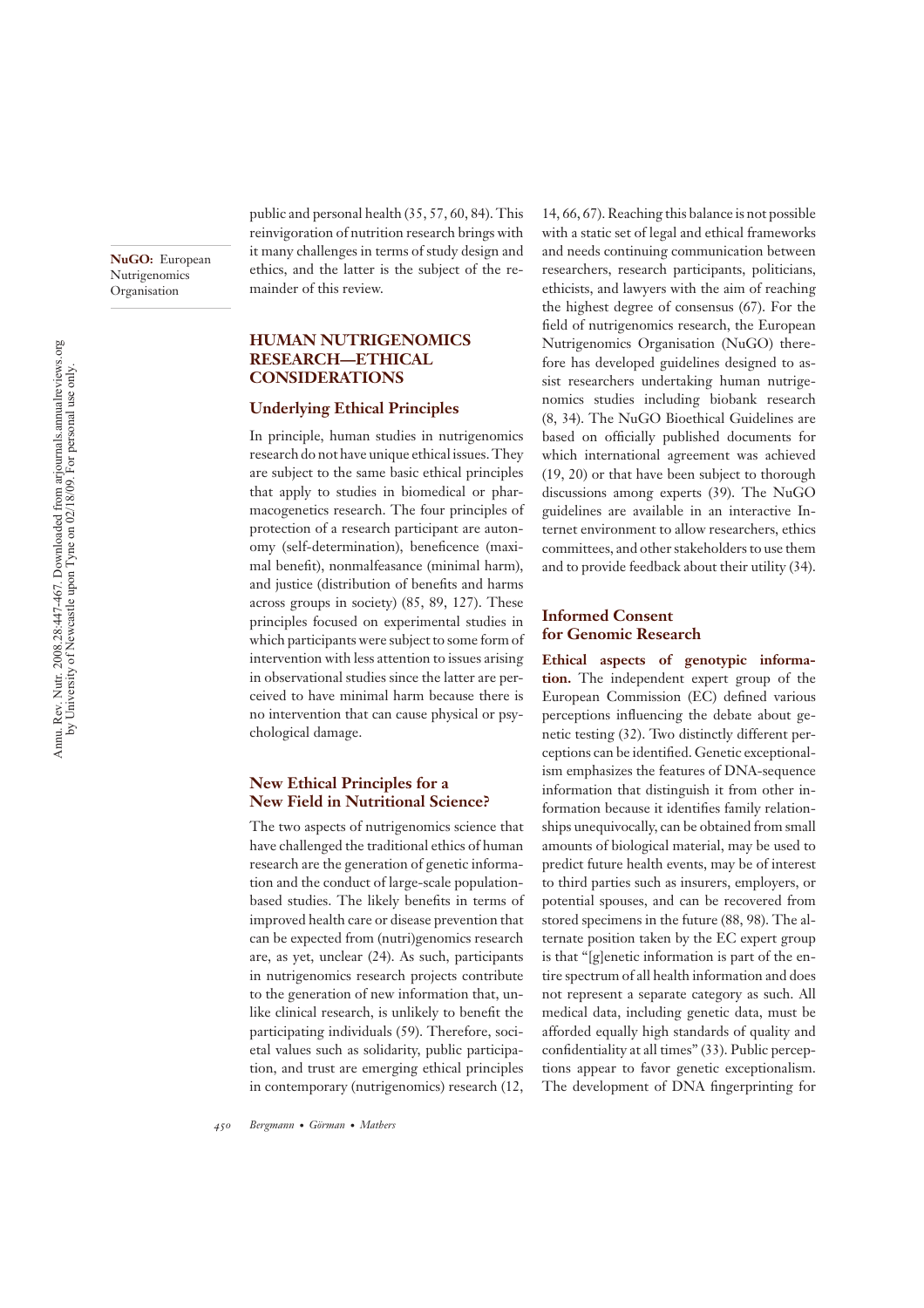forensic purposes, for paternity tests, and for detection of mutations responsible for monogenic disorders such as Huntington's disease or Tay-Sachs disease has contributed to the belief that genes constitute a person's identity or even destiny (88). This perception has to be addressed in the process of informing and obtaining consent of participants in nutrigenomics studies. An ethics committee evaluating a proposal for a nutrigenomics study may focus on genetic screening and disclosure of test results. International guidelines recognize the duty to disclose genotypic test results to research participant on the basis of the fundamental right to know (or not to know). However, particularly in the case of nutrigenomics research, where the consequences of particular genotypes may be unknown, such information may be provided on a group basis. Knoppers et al. (68) give a comprehensive overview of existing international guidelines on this issue. At the individual level, the World Health Organization (WHO) proposed disclosure of genetic information provided there is a clear clinical (health) benefit, as this will avert or minimize significant harm to the individual (provided there is no indication that the research participant would prefer not to know) (126).

**The process of information and consenting.** Several authors (9, 26, 73) have pointed out that the researcher responsible for communication with the research participant must be sensitive to the participant's level of comprehension and use appropriate communication approaches. However, too much information can confuse and may increase the misconception of the participant. Eriksson & Helgesson (29) suggest a tool that identifies research participants who want only limited information. Currently, the system of informed consent focuses on the form to be signed by the participant; too little attention is paid to its role as a means for communication and education. The forms are perceived as a contract that protects the researchers and their institution (6) and tend to neglect the role of research participants as partners in the study (43). In this regard, the measures that take place when consent is with-

drawn need to be communicated clearly. Although the participant has the right to request the obliteration of the sample and data, it is acceptable to anonymize by stripping all identifiers (unlinking). This is particularly important for prospective studies such as cohort studies, intervention trials, and biobank research because obliteration of samples and data may bias the results of the study and thus challenge their generalizability. In consequence, the interests of the sustaining participants and the public may be jeopardized. Issues of practicability also exist, especially in international studies, where samples and data may have been exchanged with other institutions. Retaining samples and data unlinked and anonymized would balance individual and societal interest (12, 30, 39).

In some cases, there may be a conflict between undertaking a methodologically unbiased study and giving the study participant full information. This is particularly difficult in studies with a dietary intervention because control persons may alter their intake of the food that is the subject of the hypothesis (73). In such cases, it may be ethically appropriate not to disclose the underlying hypotheses because research of a high standard is also of ethical value.

#### **Benefits and Risks**

Most nutrigenomics studies are likely to benefit society rather than the individual. Risks for the individual usually concern the confidentiality of medical, genetic, and other data and implications of potential dissemination of study results. In addition, benefit-risk assessments should consider the inconvenience associated with answering detailed questions on diet, health, and lifestyle and the potential discomfort involved in sample collection or caused by the intervention procedures (73). It has been assumed that altruism is the main motive of those participating in nutrigenomics studies, but Merz et al. (83) have pointed out that this fails to recognize the complex, sometimes competing, interests of individuals, researchers, public and private scientific institutions, financiers, and industry. Although better public health is the long-term **WHO:** World Health Organization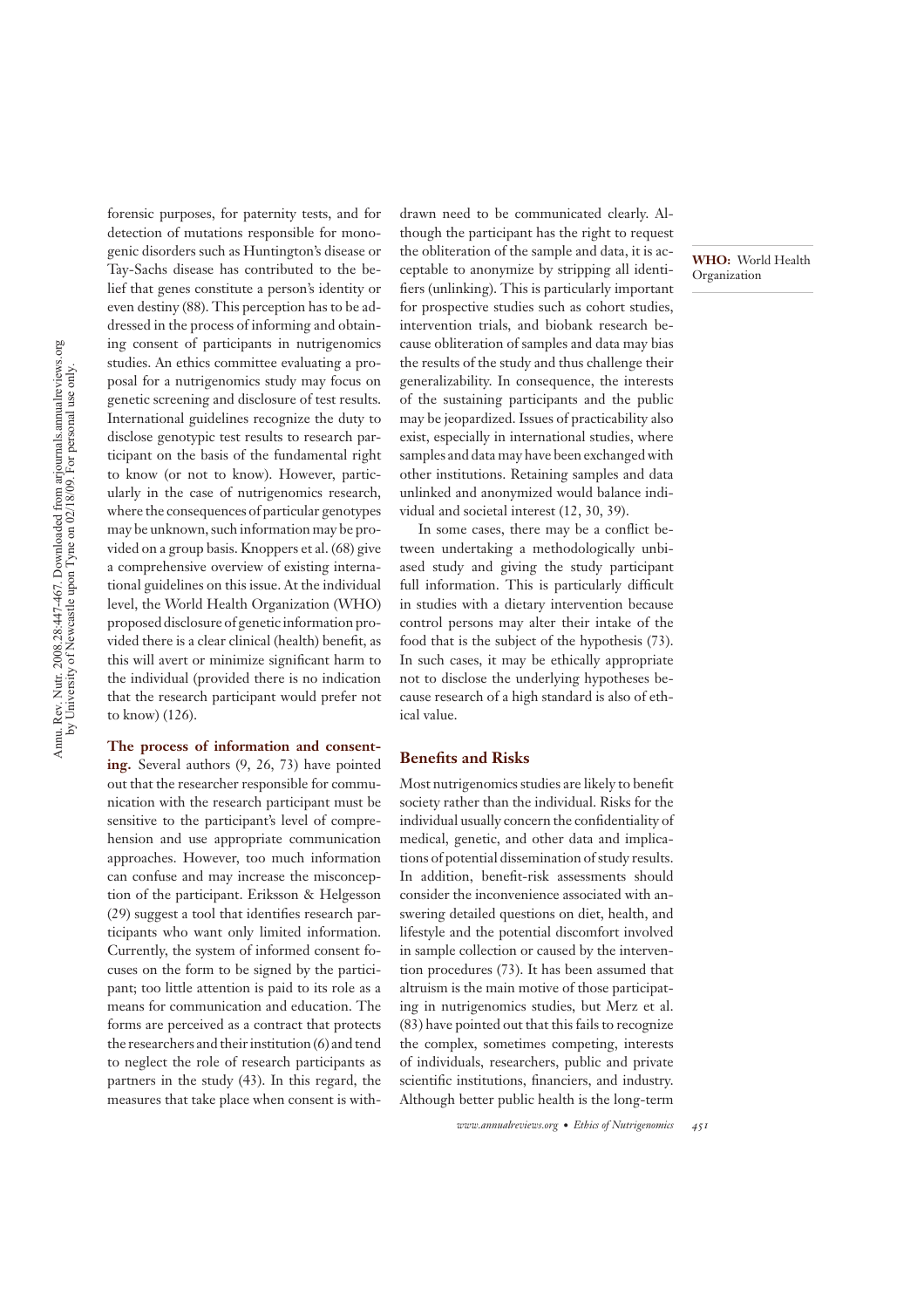common goal for all or most of the stakeholders in nutrigenomics studies, the internationally inconsistent legal status of the biological samples (parts of the body that cannot be sold or property that is conveyed by property rights), which are normally donated by study participants, makes it difficult to give ethical guidance on benefit sharing (12). The ethical aspects of commercialization of nutrigenomics research are currently under discussion (12, 15, 58, 83).

#### **Biobanks in Nutrigenomics**

**Definition.** A biobank is a repository of collected bodily substances or DNA often linkable to data on health or lifestyle of the donor (12, 28, 39). Related terms include gene bank, genetic biobank, DNA bank, or genetic database (14, 63). Large population-based gene banks such as DeCode (from Iceland), the BioBank UK, the Estonian Genome Project, or the Genome Database of the Latvian Population may be distinguished from other types of biobanks because they have made explicit from the outset that their purpose included population-based genetic research into the etiology of diseases. In the absence of a particular regulation for biobanks, biological material (samples) is considered as part of the human body, resulting in legal implications such as property status, whereas the linkable database associated with these samples is usually covered by data protection legislation. Therefore, in countries with large populationbased biobanks, particular legal frameworks have been established that regulate both ethical and legal aspects of their operation (2, 3, 10, 50, 53, 54). Where such a regulatory framework is available, other types of biobanks are likely to fall under these acts. Other types of biobanks include smaller collections of samples and data from single studies or derived within a clinical context that are stored in a systematic manner and may be linked to health relevant data.

**Ethical guidance for biobank-related research.** The absence of an agreed international ethical and legal framework for biobank-related

*452 Bergmann* · *G¨orman* · *Mathers*

research poses a significant ethical challenge (12, 28). The national and international claims for more openness of biobanks for genomics research challenge the traditional legal and ethical framework for biomedical research and have implications for nutrigenomics research. However, most of the legally binding acts governing biobanks operate at national levels and are inappropriate for regulating international cooperation. Therefore, over the past 34 years, various international organizations have developed guidelines, most of which have no legal implication and are intended to define best practice (12). However, in practice, the validity and feasibility of the guidelines have been challenged because they neither explain why it is ethical to act in a certain way nor offer concrete practical guidance (31). As a consequence, international organizations such as the United Nations Educational, Scientific and Cultural Organization (113), WHO (123), Human Genome Organisation (52), and World Medical Association (128) have released guidelines that should guarantee biobank research activities are undertaken according to generally accepted ethical standards. Further guidelines for human genetic research databases are expected shortly from the Organisation for Economic Co-operation and Development. However, disputes about a variety of core issues of biobank research remain. These include:

- the legal status of stored biological material including DNA;
- the possibility of withdrawal of the consent at any time;
- $\blacksquare$  the consequences of withdrawal of consent;
- the obligation to inform subjects of identifiable samples for whom an increased disease risk was detected;
- the access to the samples or genetic data by relatives after the death of the research participant;
- the participation of vulnerable subjects (such as children or incapacitated adults);
- $\blacksquare$  the sharing of profits that might arise from commercial products that are developed using the samples;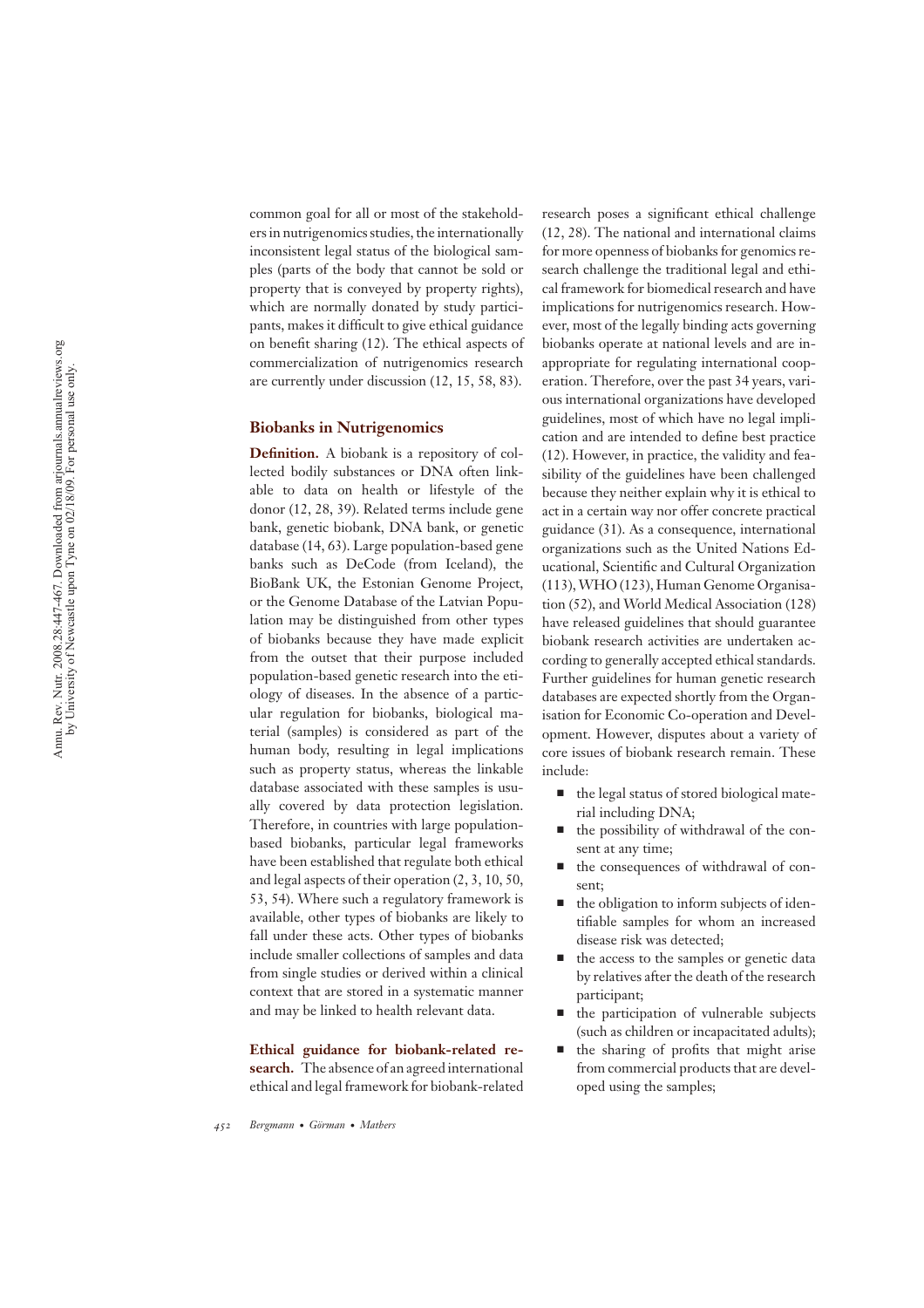- Annu. Rev. Nutr. 2008.28:447-467. Downloaded from arjournals.amualreviews.org<br>by University of Newcastle upon Tyne on 02/18/09. For personal use only. Annu. Rev. Nutr. 2008.28:447-467. Downloaded from arjournals.annualreviews.org by University of Newcastle upon Tyne on 02/18/09. For personal use only.
- the ethical implications of anonymization of samples and data by irreversibly stripping all identifiers;
- the circumstances under which subjects should be recontacted to renew consent for the use of the sample in another research project and the situation in which consent could be waived;
- the definition of risks and benefits from genetic-based biobank research.

Recently, the German National Ethics Council (NER) released an "innovative and progressive opinion" (65) that includes a joint declaration by NER and the French National Consultative Committee on Ethical Issues (39). Their position is particularly progressive regarding the consent issue because waiver of consent (for existing sample collections) and broad consent (for upcoming biobanks) are ethically justifiable when accompanied by substantive protection by ethical review boards and oversight by data protection officers (39). In this way, anonymization of samples and ethical implications can be avoided. In contrast, in the United States and Canada, the most frequently recommended model is a multilayered consent, where the research participant can make choices to limit consent for the use of samples to the primary project only or to certain kinds of research in the future (9, 26, 28, 109). This may impair research not only at a practical level but also at a methodological level by risking the introduction of bias, because some ethnic or religious groups are more likely not to consent to future use of samples and data for particular types of research  $(1, 16, 45, 105)$ . This may create an ethical issue at the societal level (14).

**Ethics in international cooperation.** Nutrigenomics research usually requires information on diet or nutritional status in addition to genetic and health-related data. Where the focus is on diet–gene interactions in population-based studies, larger numbers of subjects add power so there is considerable utility in combining samples and data from several (international) cohorts. To promote such collaboration, the umbrella organization Public Population Project in Genomics' (P<sup>3</sup>G) was established (96).  $P<sup>3</sup>G$  is a not-for-profit organization whose objective is to promote collaboration between researchers in the field of population genomics to undertake large-scale genomic and epidemiologic research (96). Ethical guidance is part of the  $P<sup>3</sup>G$  initiative (95). The European counterpart is the coordination action on Promoting Harmonisation of Epidemiological Biobanks in Europe, where ethical and societal issues are also addressed (94). In practical terms, for international collaborations, the most sensitive issues include the width of the original consent to secondary use of samples and data, the definition of various levels of identifiability (anonymization) (28, 69), which has implications for the ethical frameworks that are applied to the biobank (28, 44), and the ethical oversight for international projects involving several countries (12). **Figure 2** shows the principal difference in meanings of "anonymized" in the United States and in Europe. In the United States, anonymized data and samples are those where a link to identifying information exists but the researcher has no access to the linking key. Research with anonymized data has no restrictions and may even not need specific ethical approval (18, 44, 59, 90). In Europe, these are considered as coded samples and data with implications for their possible use (12, 19, 39). This difference in approach may have implications for collaborations between Europe and the United States. In the worst case, researchers who are not aware of the different regulations across countries might share data and samples unlawfully in international collaborations (63).

**Potential harm from biobank research.** A central issue in research ethics is avoidance of harm to the participant (85, 89, 127). Although no direct physical harm is expected from biobank research, several other kinds of harm should be considered (30, 48). Indirect physical harm could occur when a sample that was collected in a clinical setting was exploited subsequently for research purposes and no material remains for future medical care. Nonphysical harm refers to social, psychological, or **P** <sup>3</sup>**G:** Public Population Project in **Genomics**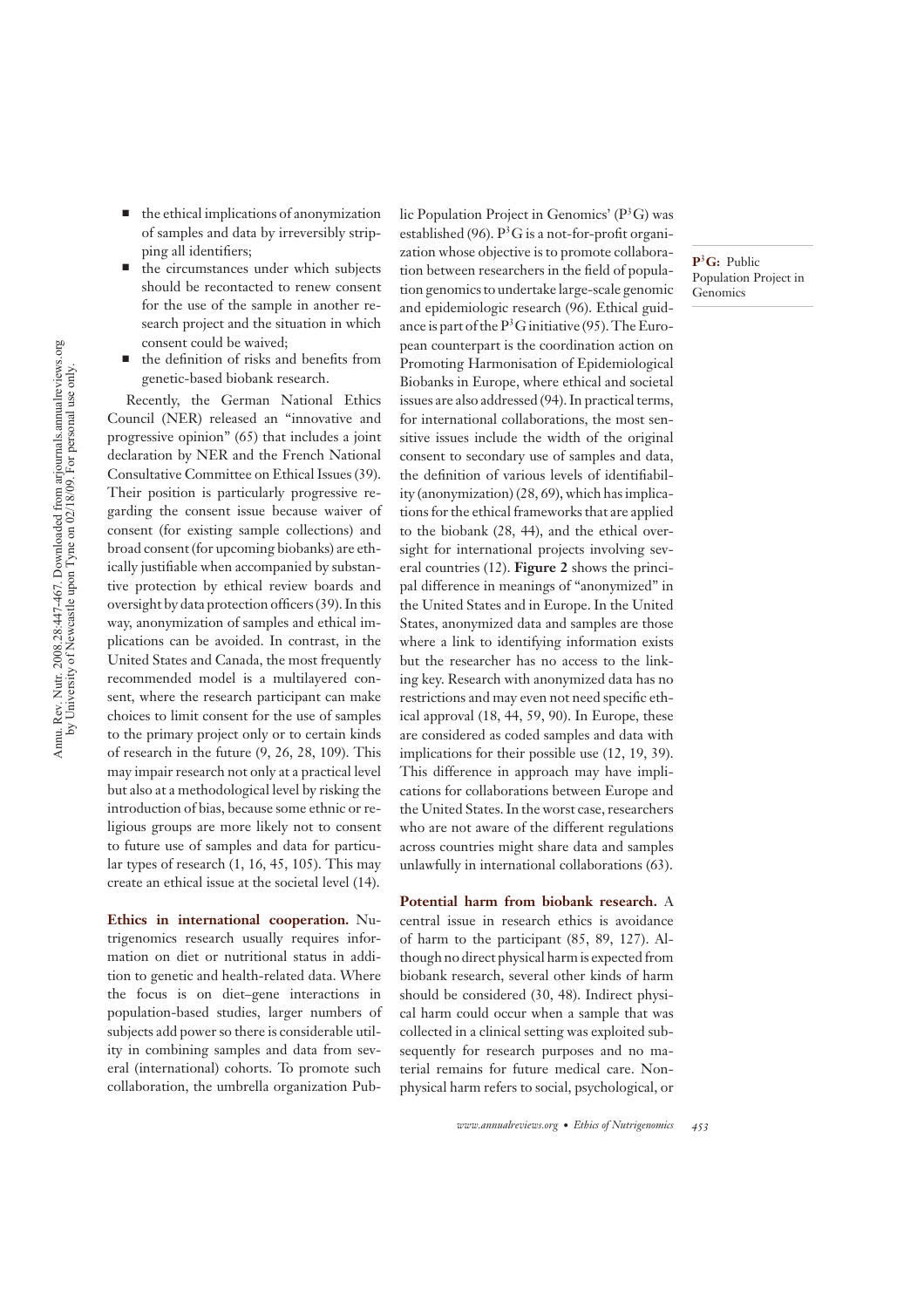

#### **Figure 2**

Communication barriers: the same terms are used with different meanings in various guidelines and journal articles (see 19, 90). COE, Council of Europe Committee of Ministers; OHRP, U.S. Office for Human Research Protections. (Reprinted by permission from Macmillan Publishers Ltd.: *EMBO Reports*, Elger BS, Caplan AL. 2006. Consent and anonymization in research involving biobanks: differing terms and norms present serious barriers to an international framework. *EMBO Rep.* 7:661–66, copyright 2006.)

economical damage if sensitive information such as diagnoses or genetic test results ends up in inappropriate hands, i.e., if confidentiality is broken (7). Nutrigenomics research could lead to group harm due to stigmatization or prejudice if, for example, studies showed that certain sociodemographic or ethnic groups were at higher risk of certain disorders or diseases because of a higher prevalence of a certain gene– diet interaction (17, 30, 118). There may be moral harm through storing or exchanging biological material that was not subject to informed consent since it jeopardizes the subject's autonomy, privacy, and personal integrity. Moral harm can also arise from lack of quality assurance (42), nonefficient use of samples and data, application of the wrong study design, or from exclusion of certain groups from benefits that arise from the research (30).

#### **Ethical implications of anonymization.** All

guidelines and legal frameworks allow unrestricted research with unlinked (irreversibly) anonymized samples and data. This anonymization is ethically critical because it excludes the research participant from executing his or her right of autonomy and self-determination (112). When the link to identification data is destroyed, the research participant cannot oppose certain kinds of research being undertaken with his or her sample. Conversely, if participants could benefit personally from knowledge emerging from the research, it would not be possible to advise the participant when samples and data are unlinked (irreversibly) anonymized. Anonymization may not protect specific populations or social, ethnic, or religious groups from being stigmatized, which is why ethical review is of importance  $(6, 11, 17,$ 30, 39, 44, 48, 118). One possible solution to this problem is the establishment of a "sample trustee" as a firewall between the researcher and sample donor (7) or special routines for coding and storage of samples with restricted access to personal information (48). It should be the norm for any emerging biobank to double code, to store separately the clinical data, genetic information, and samples, and to restrict access to key codes (7, 34, 39).

# **What Do Research Participants Think?**

In parallel to discussions among ethicists, lawyers, and politicians about ethical implications of new technologies in the past decade, empirical research has begun to reflect the opinion of research participants. However, this kind of research is still immature, and further systematic studies are needed. To date there have been two kinds of studies: one asks participants hypothetically whether they would donate a sample for genetic research and whether they would agree to sample storage for future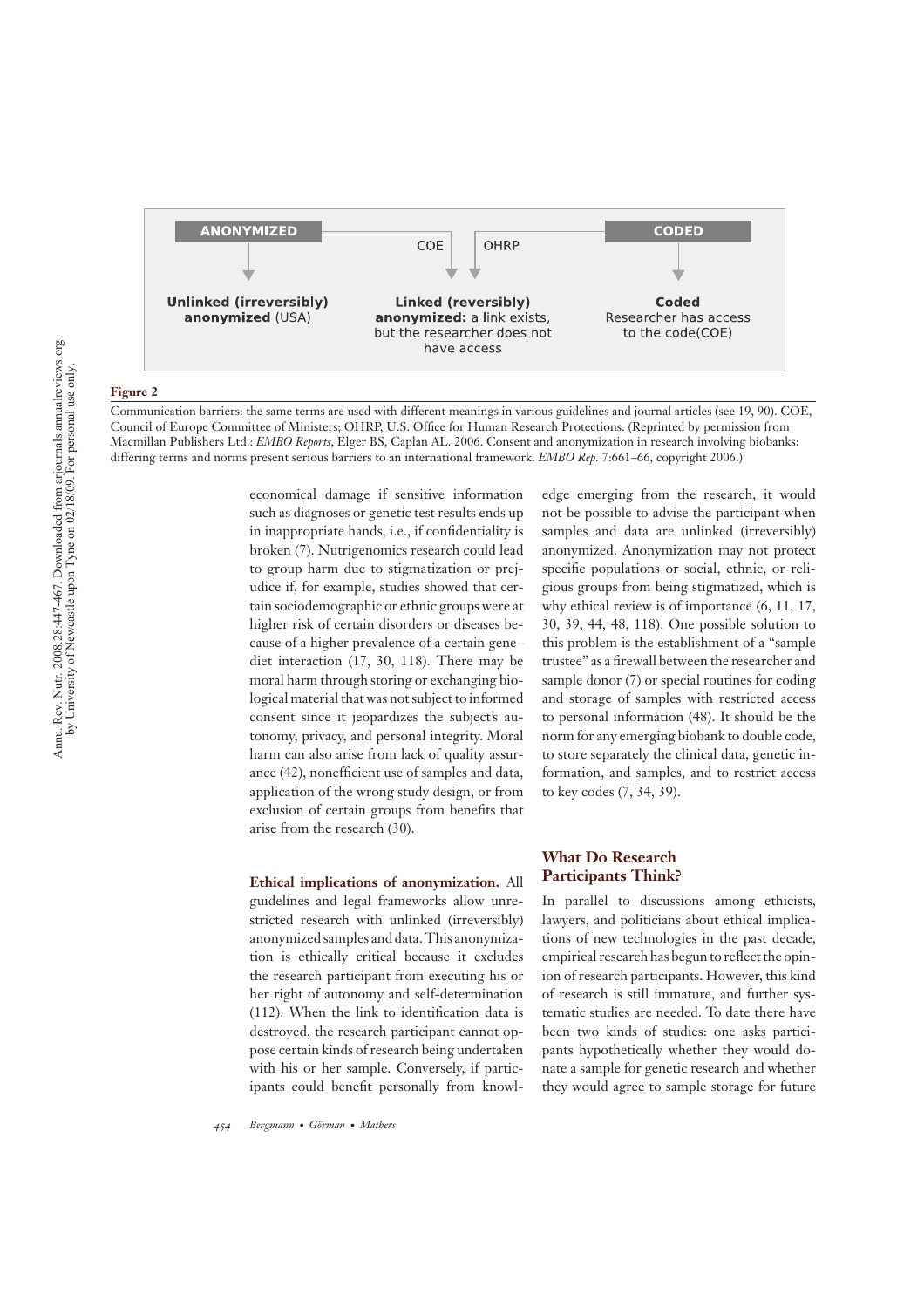studies (64, 86, 105, 119), whereas the second type analyzes given or declined consents by participants of real studies (1, 16, 45, 47, 75, 79, 80, 108, 117). Although the majority of individuals (71%–95%) consented to such research, agreement to participate was lower among African Americans (16, 45, 80). Among Jews, willingness to participate was highest for conditions that are preventable or treatable (105), which would be a focus for nutrigenomics studies. Higher education, good self-reported health, having children, and positive history of genetic disease among family or friends were associated with greater willingness for sample donation in a Swedish population (64). However, when attitudes and beliefs were included in the multivariate analysis, positive attitude toward genetic research and trust in authorities' ability to assess the benefits and risks of genetic research showed the strongest associations with willingness to donate a sample (64).

Some studies on hypothetical participation in studies focused on whether consent would be required in future studies on stored samples and whether individuals want to be informed of research results (86, 105, 119). Respondents felt that the need for consent was greater for clinically derived (versus research derived) samples, but few would request such consent when the name of the donor would not be disclosed to the researcher. About 90% of respondents would want to be informed about results even if they were of uncertain clinical relevance (119). Higher education was associated positively with a view that consent should be necessary for future research projects (105). In one American study of multilayer consent forms with several options, about two-thirds of participants in clinical trials did not complete the consent form for future use of the samples, possibly because they had problems with the multilayer design. Of those who filled in the consent form, 87% gave authorization for unlimited future research (16). Malone et al. (75) reported high assent rates for a multilayer consent to storage (93.7%), future use for other health problems (86.9%), and the repeated contact by the physician for further participation (84.3%). However, assent was also high to a one-paragraph statement appended to the clinical trial consent (89.4%). Those who participate in studies are often a highly self-selected group of people and ranged from 20% in a Jewish population (105) to 47%–49% in two Swedish and one U.S. study (64, 86, 119). The proportion of individuals who are not willing to consent to sample collection, storage, and genetic research may be rather high among the nonrespondents in those surveys. Nutrigenomics scientists should be aware that their studies may be biased to a certain extent by the sample of selfselected participants (1), but this is a feature of all research projects involving human subjects and is not unique to nutrigenomics.

# **PERSONALIZED NUTRITION—ETHICAL AND SOCIAL IMPLICATIONS**

#### **The Idea of Personalized Nutrition**

In the early days of nutritional genomics, hopes were expressed that knowledge achieved in this field could be used to modify plants and meat to enhance their nutritional quality, through traditional methods as well as genetic modification (25). However, this has not become a strong trend, probably due to the negative reactions of the general public, especially in Europe, toward genetically modified food. Instead, nutrigenomics research has focused on other applications. Use of "omics" technologies aims at increased knowledge on effects of food on human metabolism, which may be the basis for more informed general food advice for the public. A major effort has been directed at understanding genetically determined differences between individuals, leading to the prospect for individual genotype-based, tailor-made nutritional advice—personalized nutrition (61, 62, 92).

Despite the great hopes expressed for personalization of nutrition based on genetic information, personalized nutrition is still considered premature. Whether this approach will be successful ultimately will depend on the predictive precision of the genetic information,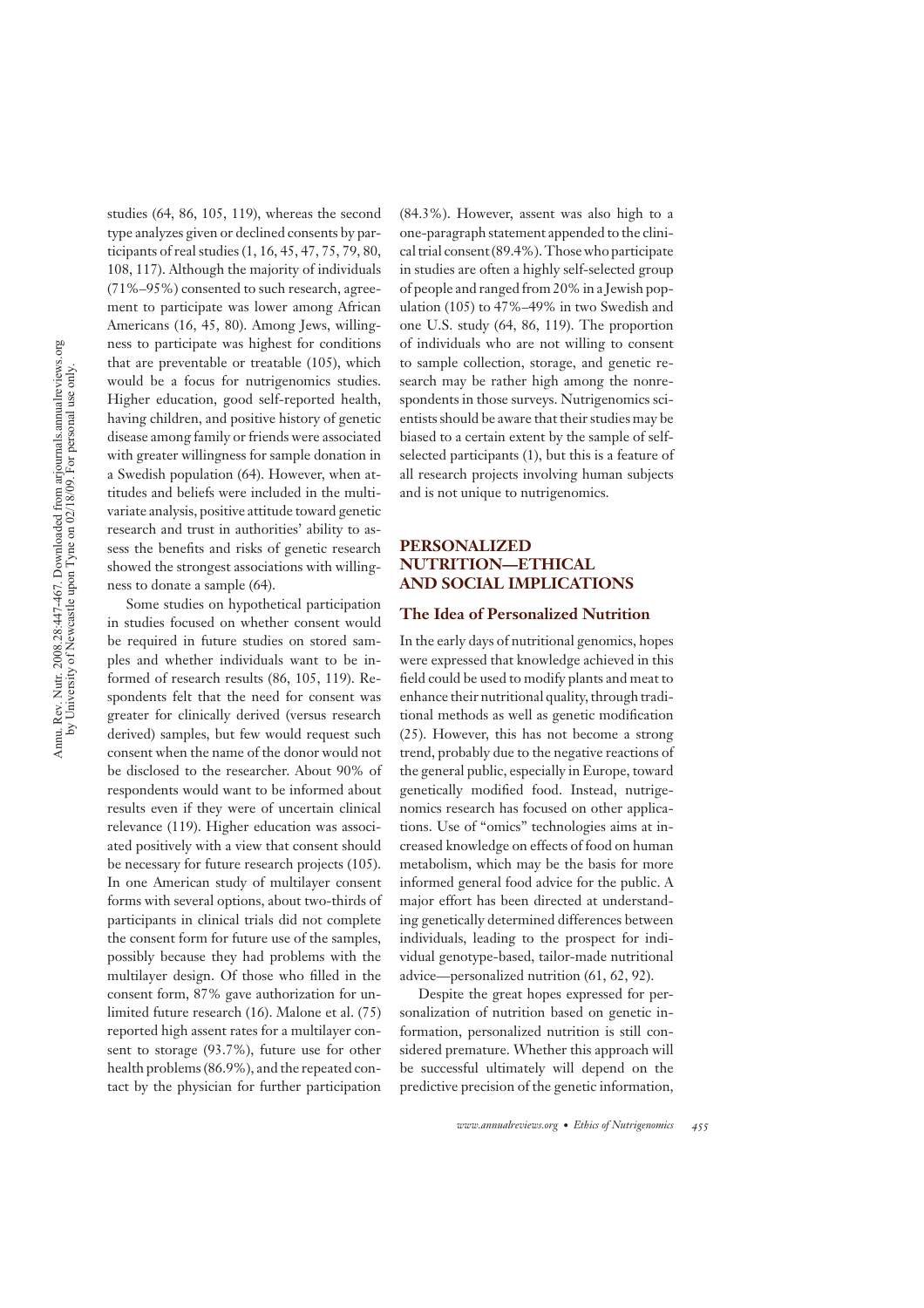**PKU:** phenylketonuria on the robustness of the gene-diet-disease relationship, and on the acceptance of the concept by the public (57).

#### **Observance**

Targeted individual health advice can be a strong motivator for behavior change. For example, those with phenylketonuria (PKU), a genetic disorder resulting in an inability to metabolize phenylalanine, have to follow a lifelong strict diet that is low in phenylalanine (71). With few exceptions, PKU sufferers observe these restrictions well, demonstrating that well-founded and precise personal information may be very effective. In another example, in the Whitehall study by Rose et al. (100), those whose examination had given evidence of exceptional risk received individualized advice on why they in particular would benefit from stopping smoking. More than 50% of them stopped smoking, compared with approximately 10% of those given routine antismoking advice (99, 100).

## **Public Expectations from Personalized Nutrition**

Attitudes toward use of genetic information seem to depend on the application area. Medical and forensic applications are more easily accepted than are genetic modifications of food (74, 107). A recent Eurobarometer survey indicates that the majority of respondents support genetic testing for disease, but a sizeable minority is concerned about these medical uses of genetic information (38). Recent surveys indicate a strong consumer interest in the prospect of genetic tests aimed at dietary advice with identifiable health benefits, although concerns have been expressed in relation to privacy and the possibility of emotional reactions (76, 104). The strongest audience seems to be among a group actively seeking health information. It has been suggested that one-third of consumers will use genetic tests for personalized nutrition (55). However, this interest needs to be seen in a larger perspective.

## **Food, Health, and Well-Being**

Food means much more than nutrition. Food is enjoyment as well as cultural and personal identity. A meal is a social event, an important manifestation of the relationship with others. This means that food is an important aspect of human happiness and well-being, and not only an instrument for health (49).

According to the WHO's classical definition, "[h]ealth is a state of complete physical, mental and social well-being and not merely the absence of disease or infirmity" (122). This is a far-reaching and ambitious understanding of health, and it is unlikely that this can be achieved except in rare circumstances. More cautious definitions have been suggested by health philosophers. For instance, Nordenfelt (87) argued for a holistic theory of health described as a person's ability, in normal circumstances, to realize his vital goals. Two aspects of this analysis of health stand out as important. First, health is subjective rather than objective. Second, health is not the only or final desire in a person's life.

According to a recent Eurobarometer survey, "being in good health" was ranked among the top three items by three-quarters of the population in the European Union member states, and by two thirds in the acceding and candidate countries. Other important values were "sufficient income to meet my needs" and "having family members who are there when I need them." The conclusion drawn in the report is that "quality of life is obviously understood as a multi-dimensional concept depending on several components rather than just one particular ingredient of well-being" (4). Philosophical analysis also invokes a broader understanding of well-being than health only. Well-being is described as informed and autonomous endorsement of the conditions of one's life (110).

#### **"The Unhealthy Quest for Health"**

People in modern Western societies have exceptional possibilities for healthy living. Present society, as well as modern medicine,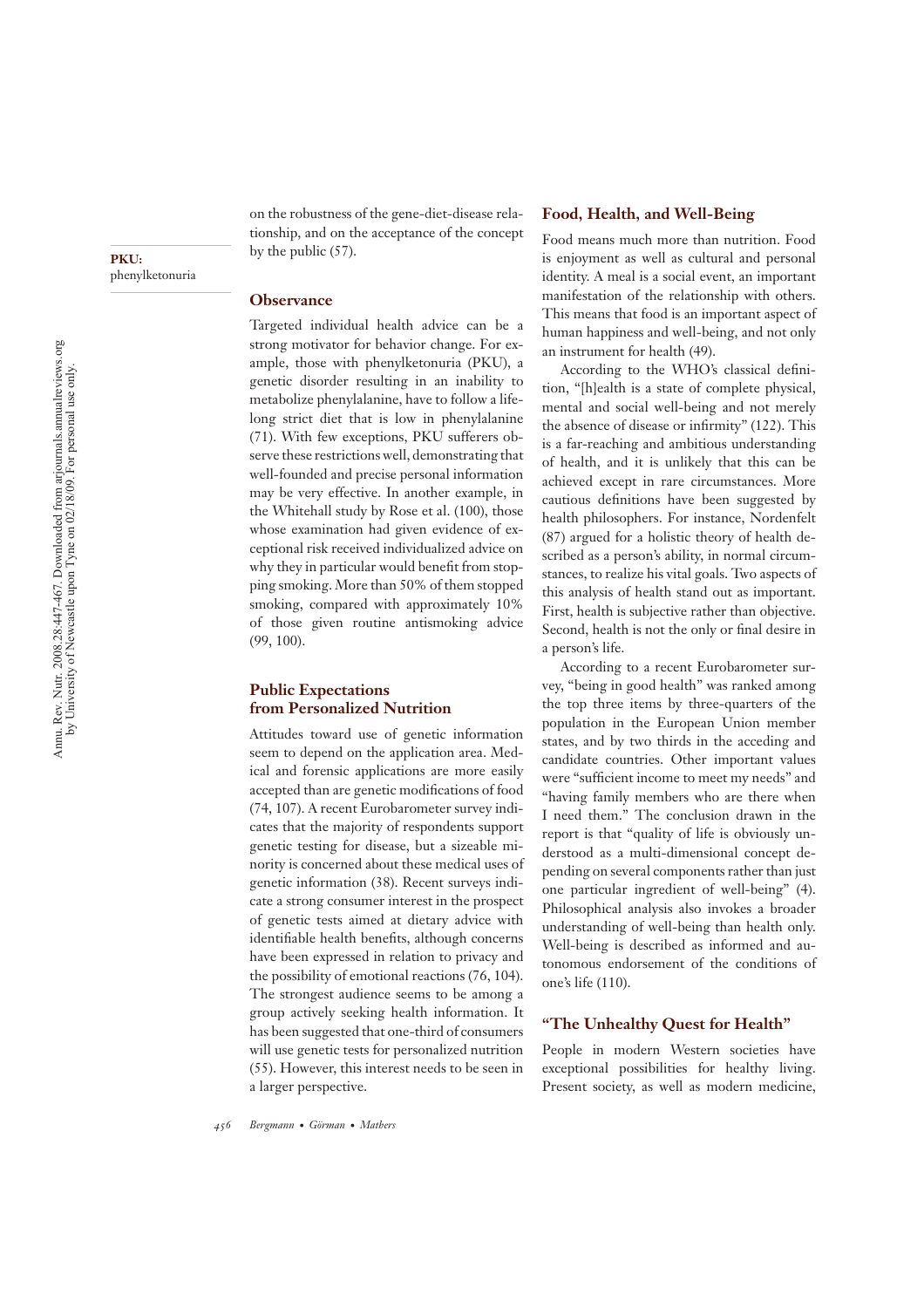offers better opportunities than ever to avoid health risks and to cure, retard, or mitigate diseases. As a total effect of all societal, medical, and individual efforts, the average life span in Western societies has more than doubled since the middle of the eighteenth century, and it is still increasing. However, this improved situation also brings greater hopes and expectations.

Robert Crawford (23) understood our time as characterized by exaggerated attention to personal health—"elevating health to a super value, a metaphor for all that is good in life." By introducing the term "healthism," he wanted to point out this societal phenomenon: an ideology where maintaining health and avoiding illness have become the supreme human values. Greenhalgh & Wessely (46) describe this healthism as a modern cultural, mainly middle class, phenomenon. Some of its expressions are strong health awareness, focus on lifestyle choices, use of food supplements, and concern about "unnatural" substances. A similar argument is offered in a recent report from the U.K.'s Food Ethics Council, which suggests that the government is reducing people's autonomy because it assumes that consumers should see food primarily as a means to health. "This treats food like medicine and society like a hospital," according to the Food Ethics Council (37). Geoffrey Rose (99) stated, "To be preoccupied with health is unhealthy."

Although such comments may be onesided or exaggerated, they point out that an overemphasis on health may reduce perceptions of health as well as limit the realization of well-being.

## **The Role of Genetic Testing**

Genetic tests may be used for confirmatory diagnosis of specific genetic disorders as well as for predictive testing for asymptomatic individuals belonging to risk groups. In some cases, such as PKU, the corresponding disease can be effectively retarded by dietary intervention. However, in the monogenic disorders, knowledge of the phenotype is usually sufficient to

initiate dietary intervention because it measures the expression of the disease. In complex polygenetic diseases such as diabetes and hypertension, the predictive value of a single genotype is small compared with that of the family history of a person or other known risk factors (57, 115). However, especially with the expansion of genome-wide scanning studies, understanding of the genetic basis for polygenetic disorders will increase, and genetic analysis may offer better predictions of disease risk. This is particularly important for diseases where the development of the pathology and its complications have long latency periods and are essentially irreversible, such as in type 2 diabetes and osteoporosis (57).

"Opportunistic screening" refers to ad hoc tests offered to those without symptoms or to a test made upon request from an individual patient without symptoms or known risk factors. Opportunistic screening is controversial but is often accepted in society when it can give predictive information on diseases that may involve a heavy burden for the person involved.

Should healthy people with no identified risks who ask to have a genetic test be offered that possibility? Most health professionals are reluctant to agree to such requests because respect for freedom of choice is not understood to mean that all technically possible services must be provided on request (120). Also, most who attend screening examinations are seeking not the discovery of hidden troubles, but rather reassurance that they have no unusual problems (99). At present, the evidence base for genotype-specific dietary advice is very limited. This situation may change, but it seems too early to estimate how autonomy and beneficence should be balanced against each other in such a possible future.

# **Genetic Counseling in Connection to Personalized Nutrition**

Personalization of diet is not new, but genotyping as the basis for such advice opens a number of new possibilities and problems. Counseling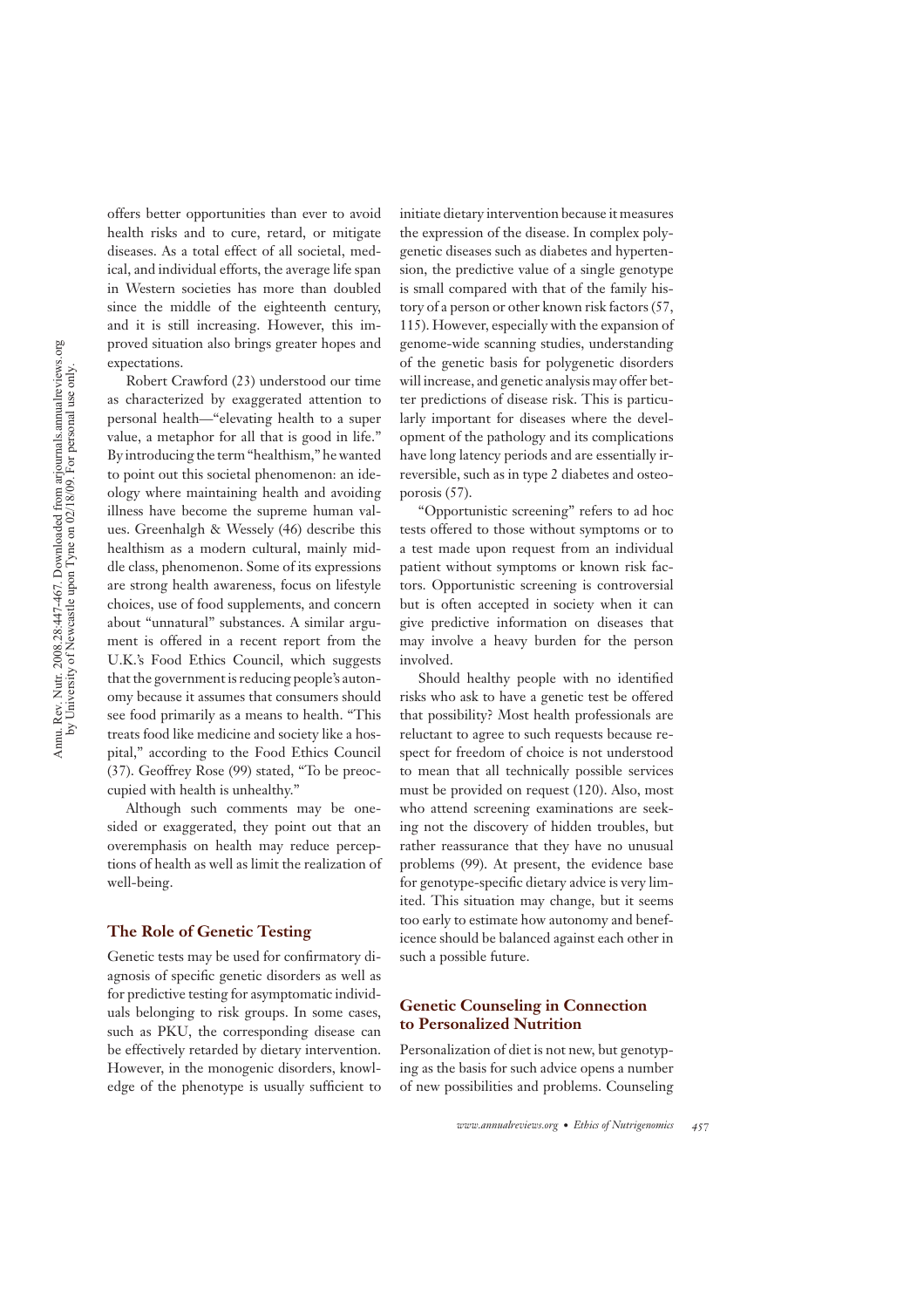in a medical context is generally regarded to be sensitive and personal, deserving careful treatment, and considered a task for persons with appropriate professional training. Genetic counseling is often considered to be especially demanding (20, 33, 120). The European Commission comments on the current situation, "Genetic testing will soon become part of everyday healthcare systems, and patients and professionals will have to learn to make decisions on the need for a test as well as understanding its consequences" (33). The essence of their argument is that genetic exceptionalism is not needed in order to argue that genetic information should be handled with the same care as any medical information and should be subject to appropriate genetic counseling. As genetic information has become more easily available, this view has been challenged.

Following a test, the decision of what to eat may be influenced by disease-prevention reasons. However, dietary advice based on inconclusive or incomplete knowledge may result in unnecessary restrictions in lifestyle and doubtful health effects. Such considerations indicate that dietary advice based upon genetic tests should be handled with at least as much care as genetic counseling in general.

When genetic information is collected and used in formulating nutritional advice, a number of other well-known problems will reappear: the confidentiality and right to privacy of genetic information, the question of parental authority in relation to testing of children, and the risk of discrimination with respect to insurance and employment (97).

#### **Tests Directly Sold to the Public**

A market has grown for promoting different kinds of genetic analyses directly to public. The U.K.'s Human Genetics Commission lists 26 companies (as of November 17, 2007) offering genetic testing services via the Internet direct to the consumer or via a nonmedical intermediary, such as a pharmacist or alternative health practitioner. These companies offer a wide range of genetic tests of predispositions for diseases and disorders. The majority of them market tests combined with nutritional advice and, in some cases, with nutritional supplements, and at least one company offers biomarker assessment tests. Most of them sell their tests directly to consumers, and in some cases, the sale is combined with optional or mandatory counseling  $(51)$ .

Recently, the marketing of genetic tests to consumers for personalized nutrition and lifestyle guidance received the attention of the U.S. Government Accountability Office (GAO), which investigated the legitimacy of test claims in order to evaluate the current regulation. According to the GAO's report (70), all of the tests mislead consumers by making predictions that are medically unproven and meaningless. Some mislead consumers by recommending costly dietary supplements that may be unnecessary. The tests do not provide recommendations based on a unique genetic profile, but instead common-sense recommendations based on lifestyle information. The GAO's report concludes that the predictions "may needlessly alarm consumers into thinking that they have an illness or that they need to buy a costly supplement in order to prevent an illness. Perhaps even more troubling, the test results may falsely assure consumers that they are healthy when this may not be the case"  $(70)$ .

How should this situation be handled? The Council of Europe Working Party on Human Genetics discusses the question of genetic tests sold to the public (21). Different alternatives are proposed, from the restrictive view, "Genetic tests shall not be directly sold to the public" to the liberal view, "Where the law permits direct sale of genetic tests to the public, there shall be adequate regulation, in particular to ensure proper information and understanding of the implications of the test the person concerned." The choice between these alternatives is left open.

Castle et al. (13) agree that the efficacy of the recommended dietary changes is not well documented but describe the information currently generated as nonstigmatizing and nonsensitive,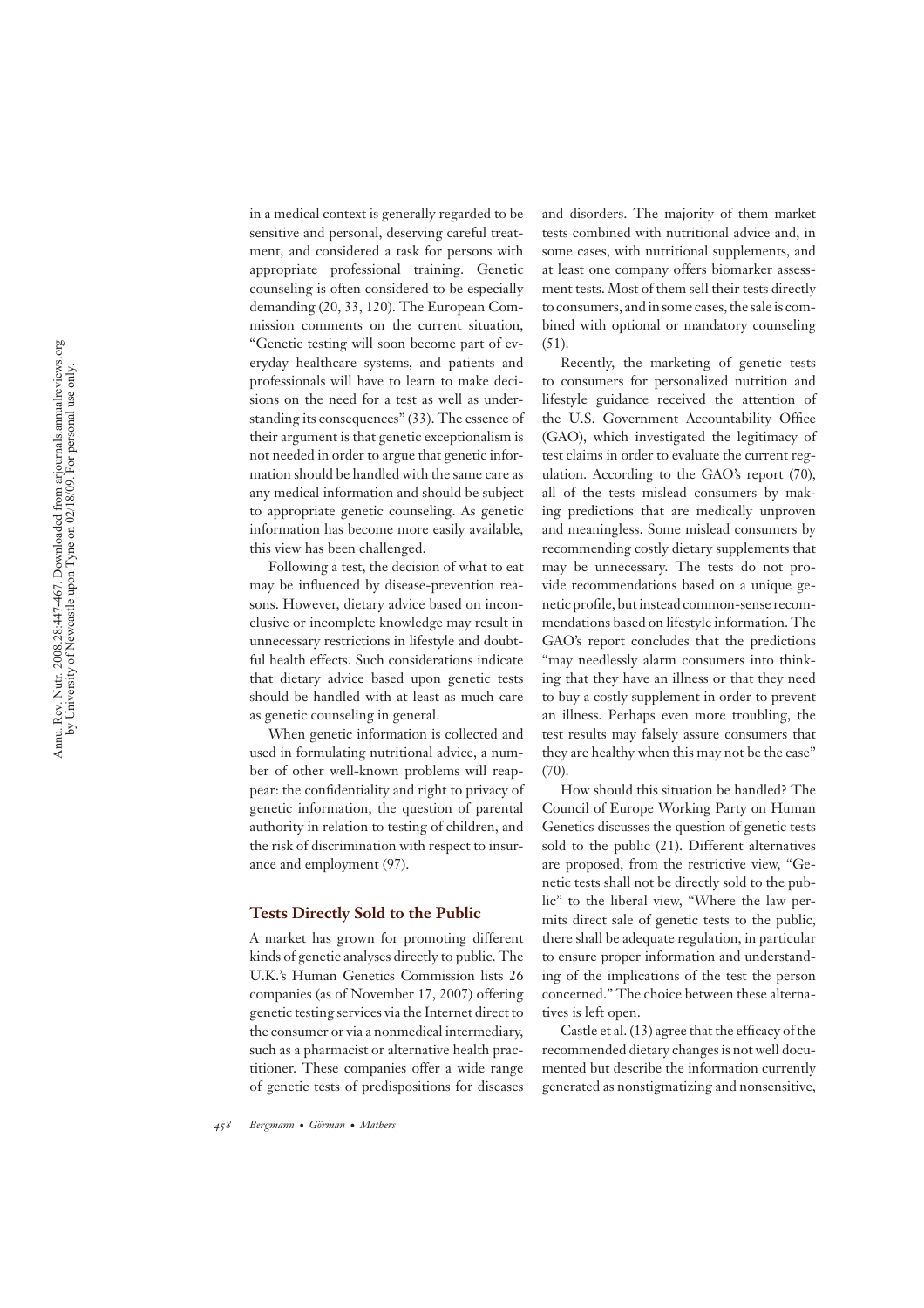with mild informational impact and with minor potential harm. Others make the opposite estimation. Joost et al. (57) describe the current attempts to derive dietary recommendations based on the genotypes of the few single-nucleotide polymorphisms presently known to be associated with complex diseases as largely experimental, and emphasize the risk of disappointment and adverse effects if tests are introduced too early. Russo (101) describes such tests as "genetic horoscopes."

Today, many health consumers are better informed than in the past about medical issues because of better education and greater accessibility to information through the Internet. But the integrity and well-being of the consumers who take genetic tests may still be at stake. Even with counseling, and perhaps much more without it, those involved may start worrying about their health. This may be a result of the mere focus on this kind of information, but the focus only intensifies if the test results identify health problems. However, according to Meijboom et al. (81), "'Sowing worries' might be an effective marketing strategy."

At present, the principles of beneficence and nonmalfeasance are arguments that information on results of genetic tests and that counseling based upon such results should be offered on a personal basis by specially trained individuals because of the sensitivity of the information as well as the possibility of misunderstanding.

#### **Individual or Population Approach?**

Stronger efforts in promoting a healthy lifestyle are often called for because of the increasing prevalence of noncommunicable diseases (5). However, the efficacy of an individual approach to this problem is limited by the prevention paradox (99). In most cases, the burden of ill health comes more from the many who individually have a relatively low (inconspicuous) risk than from the few who face an obvious problem. According to Rose (99), social and economic factors are much more important than genetics in explaining diseases and limit the effectiveness of an individual (high-risk) approach to prevention. A similar assessment is made by the Food Ethics Council (37), which claims that many health problems can be better handled by political actions such as regulation of marketing, measures to tackle poverty, and healthoriented reforms of agricultural subsidies. This argument favors a population approach to prevention advice.

In the current situation, the value of genetically based nutritional advice for polygenetic disorders is limited, and population-level advice may be more effective in improving public health. Whether nutritional genomics will lead to changes in population-wide health advice remains an open question (40). In some cases, specific advice could be directed at population groups in which the frequency of specific alleles in the population is high. For instance, in ethnic groups in which lactose intolerance is very high, such as African American (79%) or Asian (95%) (102), there is no need for genetic tests prior to dietary advice to avoid lactosecontaining foods.

### **Products Fabricated for Personalized Nutrition**

The nutritional genomics approach has created hopes that gene-based nutrition planning can one day play a significant role in preventing chronic disease, and industry has an interest in using this knowledge for commercial purposes. Some relevant questions in this respect include (*a)* whether the scientific evidence base is sufficiently strong to justify creating a special nutritional product; (*b*) how personalized-nutrition products can reach the correct target group; (*c*) whether the advent of personalized-nutrition products will encourage people to believe that only some individuals need to adopt a healthy diet or will create unwarranted or exaggerated hopes and expectations; and (*d* ) how such a development can be counteracted.

For the foreseeable future, the number of people who have received personalized nutritional advice based upon genetic tests is likely to be fairly small and so the market for a new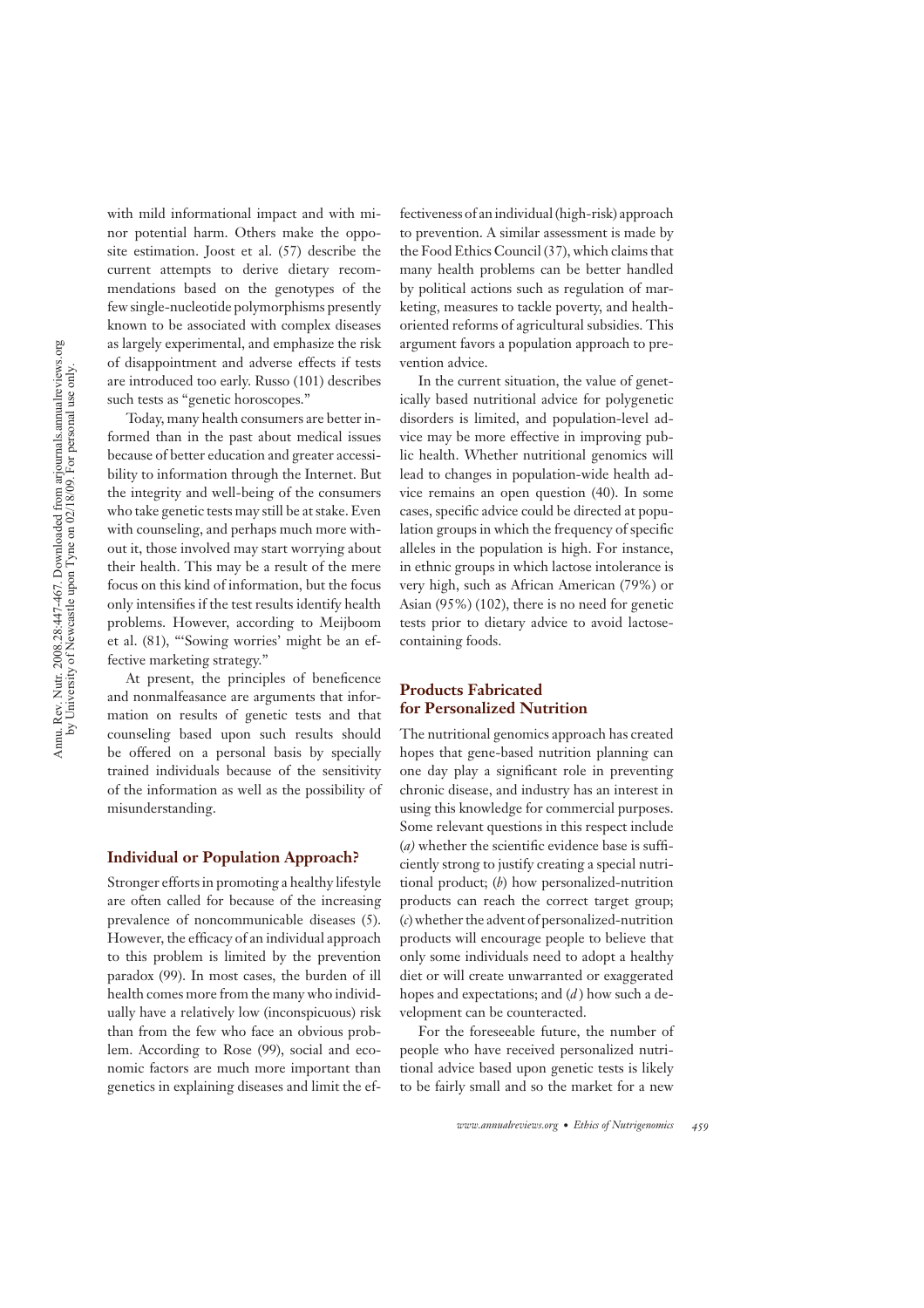generation of "functional foods," targeted to these individuals, will be limited. In this situation, the food industry may be interested in creating a larger market for each product by developing the product and marketing it in such a way that it is considered healthy not only for people with a specific genetic constitution but also for others. This is an undesirable development because it may encourage the existing tendency to healthism.

Another potential problem with this development is that it will lead to medicalization of the diet and normal healthy foods may be overlooked. There is no industrial market for helping people make healthy choices among existing natural products. The Food Ethics Council comments, "Little money can be made by selling the fresh fruit and vegetables that form the mainstay of healthy eating advice" (37).

An alternative trajectory may be offered by the nutrigenomics approach in furthering understanding of normal metabolism and of how normal foods interact with our genome to influence health. This might contribute to increased public knowledge about healthy foods as well as raise consciousness that healthy foods matter.

#### **Justice Questions**

It is probable that the emerging market for personalized nutrition will mainly be offered to, afforded by, and used by a relatively small group of proactive health information seekers (55), which may increase existing health disparities within industrialized countries as well as between these and the developing countries. This has been described as still another example of the "health genomics divide" (106), a selective implementation of biotechnologies. Some consider this divide to be mainly a moral problem (41) and have called instead for use of nutrigenomics to reduce global health inequities  $(13)$ .

As an alternative to individualized nutrition, population-based research on the role of race and genetics in health disparities has been initiated (36). The epidemic of noncommunicable

diseases is growing (5) due to adverse changes in dietary patterns and reductions in physical activity, but it is also recognized that genetic variability is likely to play a role in determining susceptibility. The WHO speculated on targeted dietary advice for subgroups as a prevention strategy in developing countries (124, 125). However, this is not considered feasible at present because the multiple causes of complex diseases are not yet well understood, and changes in diet and lifestyle seem to be larger causal factors than is genetic susceptibility.

# **CONCLUSIONS**

Nutrigenomics is a rapidly expanding field of research with ethical issues in respect to both protection of research participants and society's interest in the prevention and treatment of common diseases by nutritional measures. The same four principles designed to protect research participants, i.e., autonomy, beneficence, nonmalfeasance, and justice, apply in nutrigenomics as well as in other types of biomedical research. However, the novel issues with respect of nutrigenomics research include (*a*) how to handle genotypic information that has no, or poorly understood, implications for the health or well-being of the research participant, and ( *b*) the use of biobanks, especially when this includes sharing of data and/or samples internationally. Contrary to the usual position that research participants should be provided with personal data arising from the investigation, there is a case for not giving consenting participants "their" genotypic information. For biobanks, there are issues around whether, and how, volunteers can withdraw consent and the future use of stored samples.

Research on diet–gene interactions and, in particular, on the relationships between genotype, dietary exposure, and disease risk is a hot topic internationally. However, the scientific evidence base for the role of interactions between specific genotypes and components of the diet in the development of polygenic diseases is fragmentary and, in our view, is not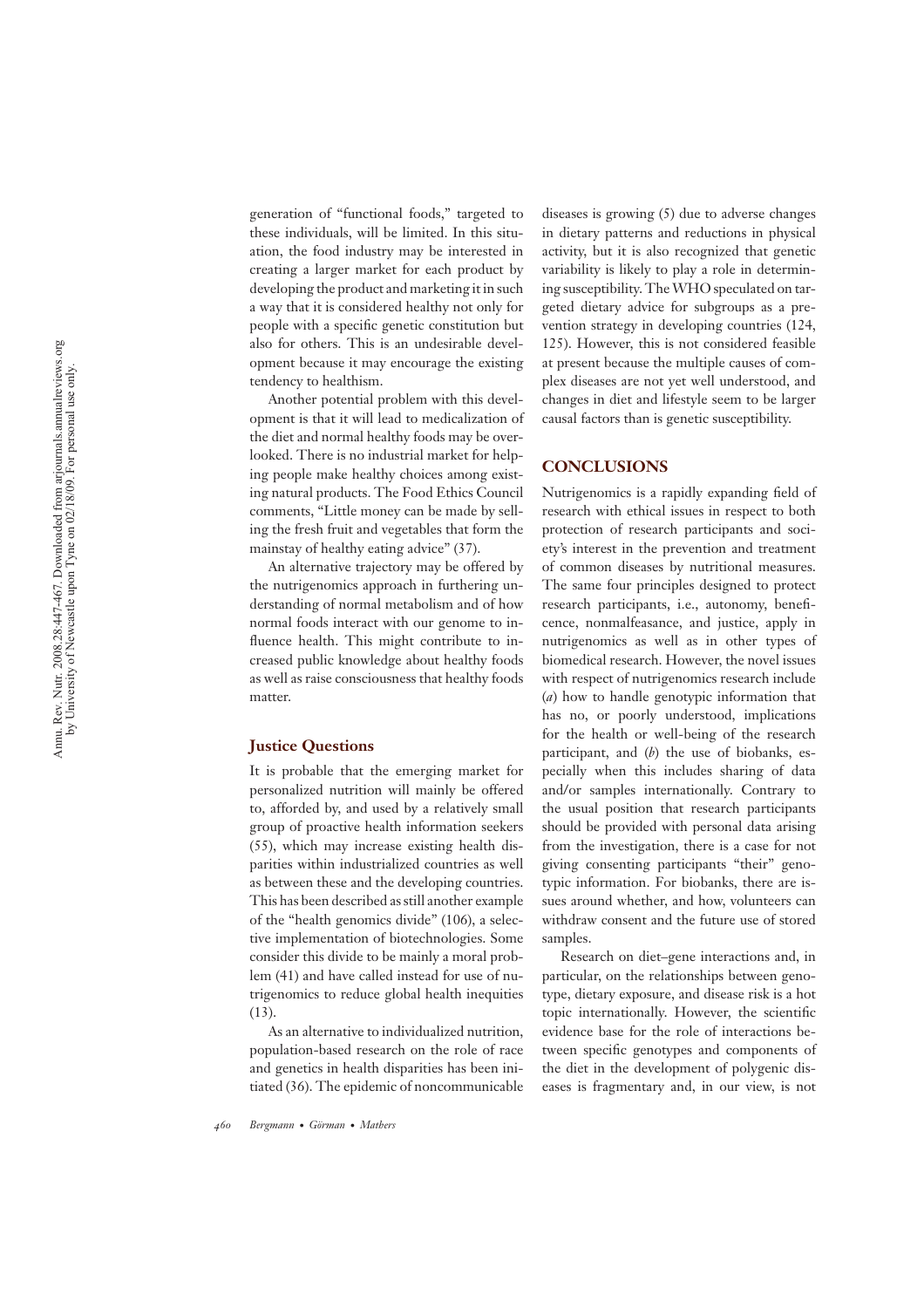yet sufficiently robust to justify genetic testing as the basis for nutritional counseling (personalized nutrition). It is probable that a major benefit of nutrigenomics research will be an enhanced understanding of the mechanisms through which dietary factors interact with the

genome to influence gene expression and cell function and, ultimately, health. The outcomes of such research may have societal benefits in increased public knowledge about healthy foods and raised awareness that healthy foods matter.

# **SUMMARY POINTS**

- 1. Ethical considerations in human nutrigenomics include both research ethics and the societal implications of applications of this emerging science.
- 2. From a research perspective, the ethical issues are in the areas of informed consent, genotype information, biobanks, and the use and exchange of samples.
- 3. The two most ethically challenging aspects of nutrigenomics science are the use and communication of genetic information and the conduct of large-scale, population-based studies in an international context.
- 4. International legislation and regulations impinging on nutrigenomics research vary between countries with complex (and some unresolved) issues for transnational collaborations.
- 5. The benefits of nutrigenomics research for society in terms of improved health care or disease prevention remain unclear.
- 6. One much-hyped potential application of nutrigenomics research is personalized nutrition, but at present, the evidence base for genotype-specific dietary advice is very limited.
- 7. Promotion of the concept of personalized nutrition may have unintended and undesirable consequences, including medicalization of food choice and eating behavior.
- 8. The major societal benefit from nutrigenomics research is likely to be enhanced understanding of how food components and food interact with the human genome to influence health.

#### **FUTURE ISSUES**

- 1. What are the optimum approaches to international harmonization and standardization of legislation and regulations affecting nutrigenomics research?
- 2. How can the implementation of research ethics regulations in nutrigenomics research be an instrument to respect the integrity of research subjects and not only a bureaucratic act?
- 3. How can new technologies and media such as the Internet be used to enhance communication with research participants to address better the issue of informed consent?
- 4. Can nutrigenetic information at the individual level be used in the context of prevention of diseases and health care?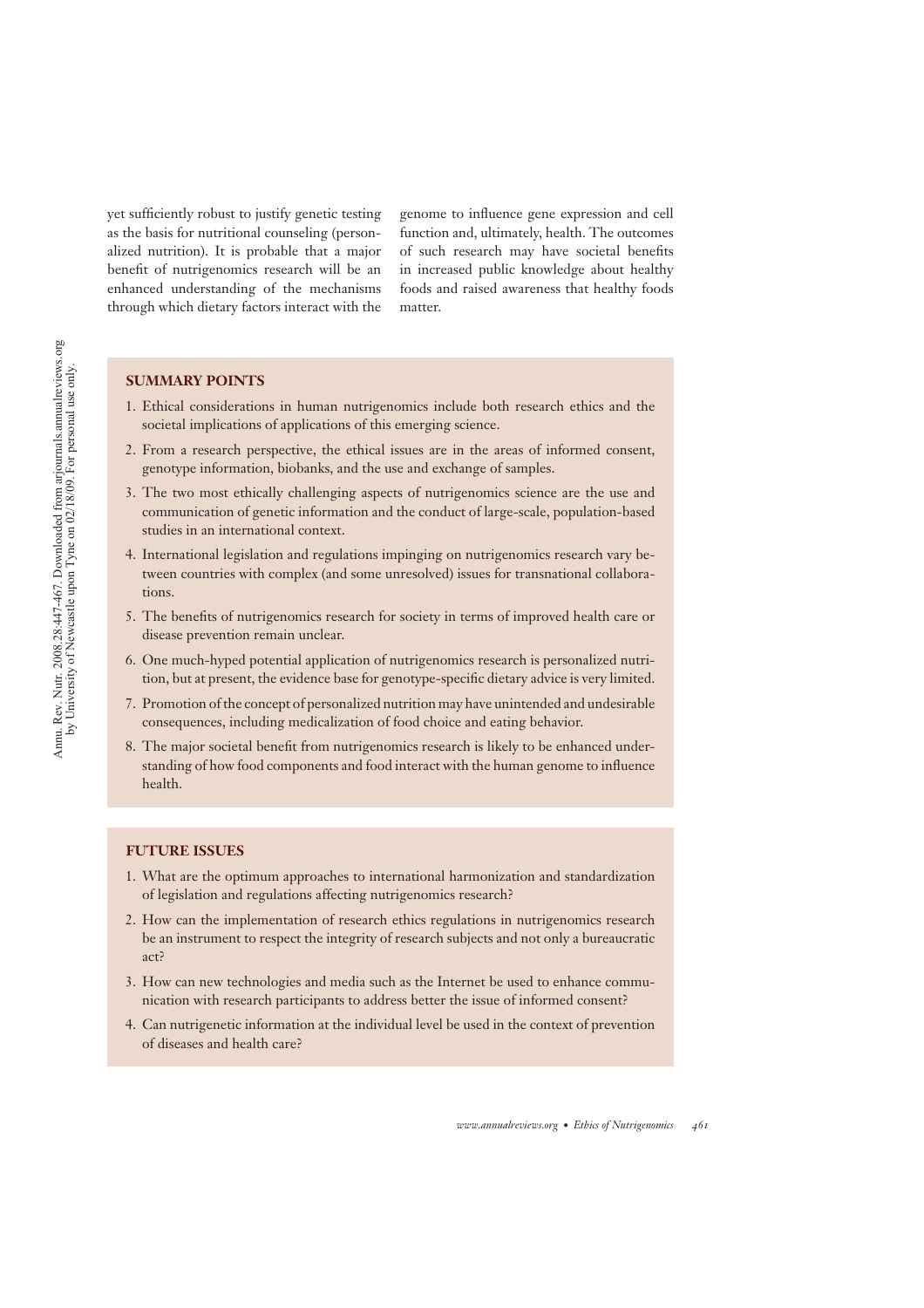## **ACKNOWLEDGMENTS**

We thank the European Nutrigenomics Organisation (NuGO—a FP6 Network of Excellence funded by the European Commission) for support of our bioethics work. Furthermore, Herbert Piechot deserves thank for his technical assistance.

#### **DISCLOSURE STATEMENT**

The authors are not aware of any biases that might be perceived as affecting the objectivity of this review.

#### **LITERATURE CITED**

- 1. Aagaard-Tillery K, Sibai B, Spong CY, Momirova V, Wendel G Jr, et al. 2006. Sample bias among women with retained DNA samples for future genetic studies. *Obstet. Gynecol.* 108:1115–20
- 2. *Act on Biobanks, Iceland/Government, Ministry of Health and Social Security*. 2000. **http://www.mannvernd. is/english/laws/Act.Biobanks.html**
- 3. *Act Relating to Biobanks, Norway/Government.* 2003.**http://www.regjeringen.no/upload/kilde/hod/red/ 2005/0078/ddd/pdfv/242629-act relating to biobanks biobankloven .pdf**
- 4. Alber J, Fahey T. 2004. *Perceptions of Living Conditions in an Enlarged Europe. European Foundation for the Improvement of Living and Working Conditions.* Luxembourg: Off. Official Publ. Euro. Commun.
- 5. Alberti G. 2001. Noncommunicable diseases: tomorrow's pandemics. *Bull. World Health Org.* 79:907
- 6. Annas GJ. 2001. Reforming informed consent to genetic research. *JAMA* 286:2326–28
- 7. Ashburn TT, Wilson SK, Eisenstein BI. 2000. Human tissue research in the genomic era of medicine: balancing individual and societal interests. *Arch. Intern. Med.* 160:3377–84
- 8. Bergmann MM, Bodzioch M, Bonet ML, Defoort C, Lietz G, Mathers JC. 2006. Bioethics in human nutrigenomics research: European Nutrigenomics Organisation workshop report. *Br. J. Nutr.* 95:1024– 27
- 9. Beskow LM, Burke W, Merz JF, Barr PA, Terry S, et al. 2001. Informed consent for population-based research involving genetics. *JAMA* 286:2315–21
- 10. *Biobanks in Medical Care Act, Sweden/Government.* 2003. **http://www.sweden.gov.se/content/1/c6/02/ 31/26/f69e36fd.pdf**
- 11. Brandt-Rauf SI, Raveis VH, Drummond NF, Conte JA, Rothman SM. 2006. Ashkenazi Jews and breast cancer: the consequences of linking ethnic identity to genetic disease. *Am. J. Public Health* 96:1979–88
- 12. Cambon-Thomsen A, Rial-Sebbag E, Knoppers BM. 2007. Trends in ethical and legal frameworks for the use of human biobanks. *Eur. Respir. J.* 30:373–82
- 13. Castle D, Cline C, Daar AS, Tsamis C, Singer PA. 2007. *Science, Society, and the Supermarket. The Opportunities and Challenges of Nutrigenomics*. Hoboken, NJ: Wiley
- 14. Chadwick R, Berg K. 2001. Solidarity and equity: new ethical frameworks for genetic databases. *Nat. Rev. Genet.* 2:318–21
- 15. Charo RA. 2006. Body of research—ownership and use of human tissue. *N. Engl. J. Med.* 355:1517–19
- 16. Chen DT, Rosenstein DL, Muthappan P, Hilsenbeck SG, Miller FG, et al. 2005. Research with stored biological samples: What do research participants want? *Arch. Intern. Med.* 165:652–55
- 17. Clayton EW. 1995. Why the use of anonymous samples for research matters. *J. Law Med. Ethics* 23:375– 77
- 18. Code of Federal Regulations. 2005.*Title 45—Public Welfare, Department of Health and Human Services, Part 46: Protection of Human Subjects.* **http://www.hhs.gov/ohrp/humansubjects/guidance/45cfr46.htm**
- 19. Council of Europe. 2006. *Recommendation Rec(2006)4 of Committee of Ministers to member states on research on biological materials of human origin*. **http://www.coe.int/T/E/Legal affairs/Legal cooperation/Bioethics/Activities/Biomedical research/Rec%20biomat%20CM.pdf**
- 20. Council of Europe Convention on Human Rights and Biomedicine. 1997. *Convention for the protection of human rights and dignity of the human being with regard to the application of biology and medicine: convention*

*462 Bergmann* · *G¨orman* · *Mathers*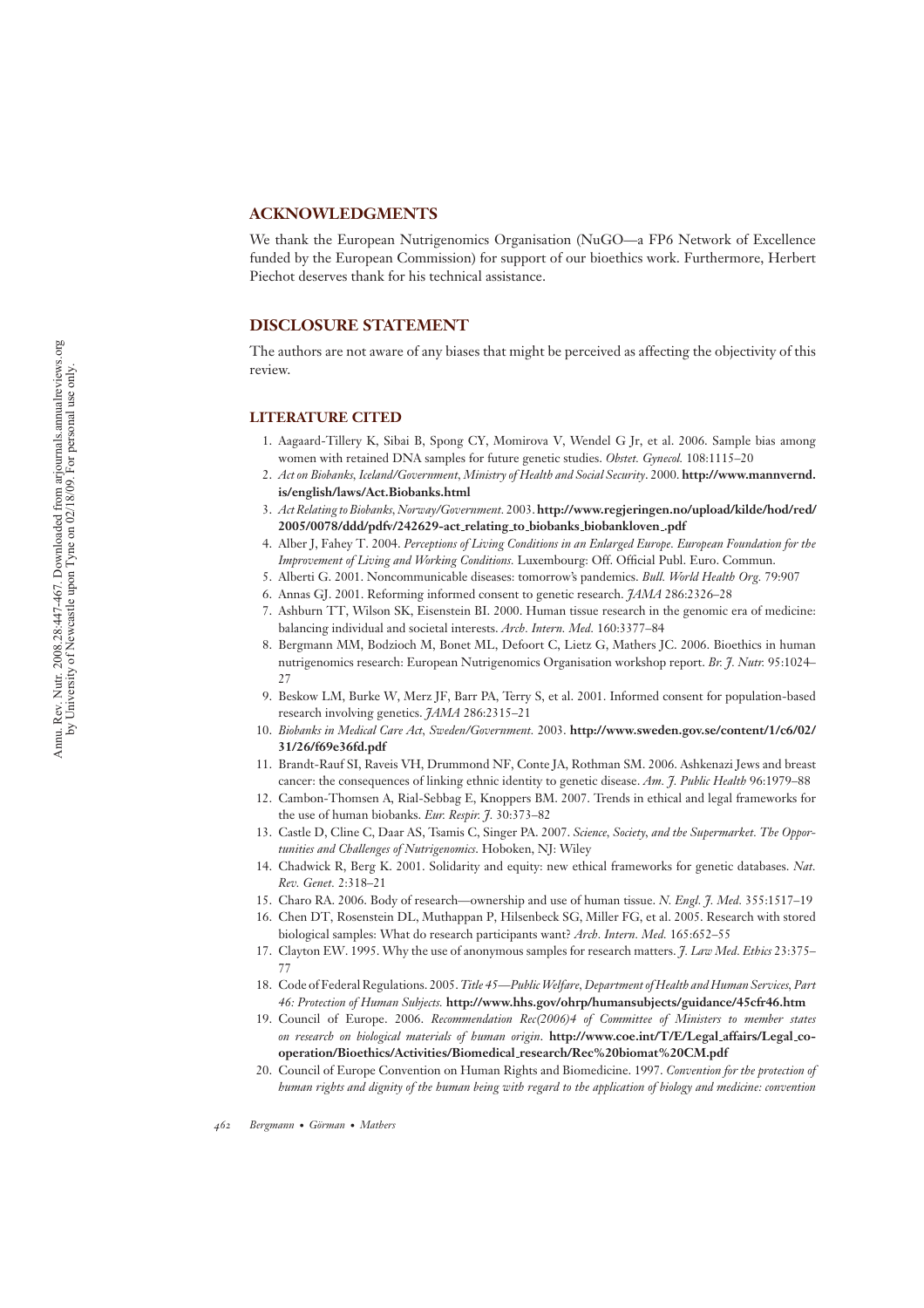*on human rights and biomedicine.* Oviedo, Spain: COE. **http://conventions.coe.int/treaty/en/treaties/ html/164.htm**

- 21. Council of Europe Working Party on Human Genetics. 2003. *Working document on the applications of genetics for health purposes.* Strasbourg: CDBI/INF. **http://www.coe.int/T/E/Legal affairs/Legal cooperation/Bioethics/Activities/Human genetics/INF(2003)3e genetics working doc.asp**
- 22. Cox DG, Blanche H, Pearce CL, Calle EE, Colditz GA, et al. 2006. A comprehensive analysis of the androgen receptor gene and risk of breast cancer: results from the National Cancer Institute Breast and Prostate Cancer Cohort Consortium (BPC3). *Breast Cancer Res.* 8:R54
- 23. Crawford R. 1980. Healthism and the medicalization of everyday life. *Int. J. Health Serv.* 10:365–88
- 24. Davey Smith G, Ebrahim S, Lewis S, Hansell AL, Palmer LJ, Burton PR. 2005. Genetic epidemiology and public health: hope, hype, and future prospects. *Lancet* 366:1484–98
- 25. DellaPenna D. 1999. Nutritional genomics: manipulating plant micronutrients to improve human health. *Science* 285:375–79
- 26. Deschenes M, Cardinal G, Knoppers BM, Glass KC. 2001. Human genetic research, DNA banking and consent: a question of "form"? *Clin. Genet.* 59:221–39
- 27. Eady JJ, Wortley GM, Wormstone YM, Hughes JC, Astley SB, et al. 2005. Variation in gene expression profiles of peripheral blood mononuclear cells from healthy volunteers. *Physiol. Genomics* 22:402–11
- 28. Elger BS, Caplan AL. 2006. Consent and anonymization in research involving biobanks: differing terms and norms present serious barriers to an international framework. *EMBO Rep.* 7:661–66
- 29. Eriksson S, Helgesson G. 2005. Keep people informed or leave them alone? A suggested tool for identifying research participants who rightly want only limited information. *J. Med. Ethics* 31:674–78
- 30. Eriksson S, Helgesson G. 2005. Potential harms, anonymization, and the right to withdraw consent to biobank research. 13:1071–76
- 31. Eriksson S, Hoglund AT, Helgesson G. 2008. Do ethical guidelines give guidance? A critical examination ¨ of eight ethics regulations. *Cambridge Q. Healthc. Ethics* 17:17–31
- 32. European Commission. 2004.*Ethical, legal and social aspects of genetic testing: research, development and clinical applications*. Luxembourg: Off. Official Publ. Euro. Commun. **http://europa.eu.int/comm/research/ conferences/2004/genetic/pdf/report en.pdf**
- 33. European Commission. 2004. *EUR 21120—the 25 recommendations on ethical, legal and social implications of genetic testing*. Luxembourg: Off. Official Publ. Euro. Commun. **http://europa.eu.int/comm/ research/conferences/2004/genetic/pdf/recommendations en.pdf**
- **34. European Nutrigenomics Organisation (NuGO). 2007.** *Bioethics Guidelines on Human Studies.* **Oslo: NuGO. http://nugo.dife.de/bot/**
- 35. Ferguson LR, Shelling AN, Lauren D, Heyes JA, McNabb WC. 2007. Nutrigenomics and gut health. *Mutat. Res.* 622:1–6
- 36. Fine MJ, Ibrahim SA, Thomas SB. 2005. The role of race and genetics in health disparities research. *Am. J. Public Health* 95:2125–28
- 37. Food Ethics Council. 2005. *Getting personal: shifting responsibilities for dietary health.* Brighton, UK: Food Ethics Counc. **http://foodethicscouncil.org/**
- 38. Gaskell G, Stares S, Allansdottir A, Allum N, Corchero C, et al. 2006. Europeans and biotechnology in 2005: patterns and trends. *European Commission Rep. 64.3*, Brussels: EUROPA
- 39. German National Ethics Council. 2004. *Biobanks for research. Opinion.* Berlin, Germany: Nationaler Ethikrat. **http://www.ethikrat.org/ english/publications/Opinion Biobanks-for-research.pdf**
- 40. Gibney MJ, Gibney ER. 2004. Diet, genes and disease: implications for nutrition policy. *Proc. Nutr. Soc.* 63:491–500
- 41. The Giessen Declaration. 2005. *Public Health Nutr.* 8:783–86
- 42. Godard B, Schmidtke J, Cassiman JJ, Ayme S. 2003. Data storage and DNA banking for biomedical research: informed consent, confidentiality, quality issues, ownership, return of benefits. A professional perspective. *Eur. J. Hum. Genet.* 11(Suppl. 2):S88–122
- 43. Greely HT. 1998. Genomics research and human subjects. *Science* 282:625
- 44. Greely HT. 2007. The uneasy ethical and legal underpinnings of large-scale genomic biobanks. *Annu. Rev. Genomics Hum. Genet.* 8:343–64

**34. Presents the guidelines in an interactive internet tool providing also links to all official documents and possibilities to comment on the practicability of the guidelines.**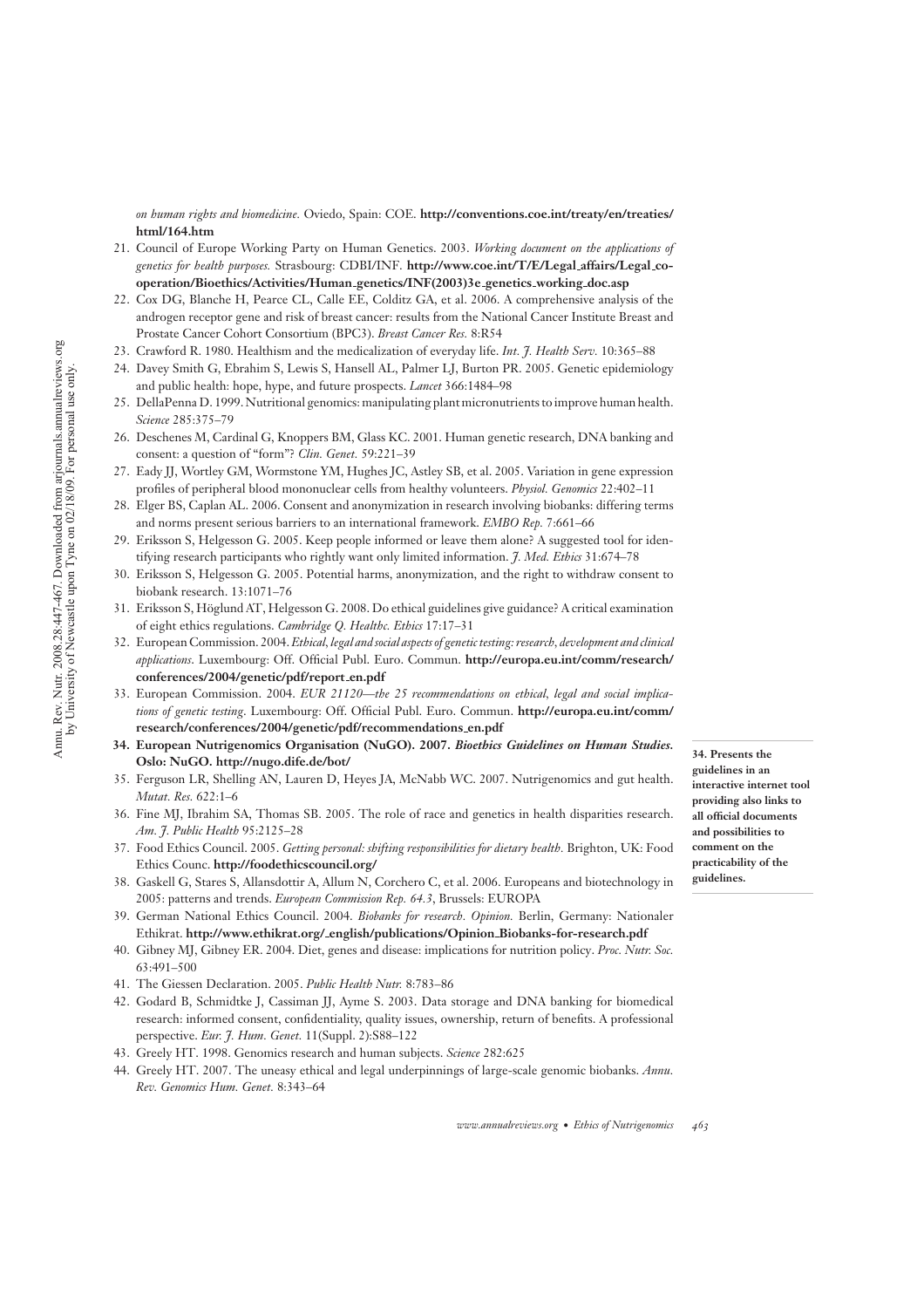**57. Authoritatively assesses the limitations of the evidence base underpinning the concept of personalized**

**nutrition.**

- for genetic studies: the multiethnic study of atherosclerosis. *Am. J. Epidemiol.* 164:845–51 46. Greenhalgh T, Wessely S. 2004. "Health for me": a sociocultural analysis of healthism in the middle
- classes. *Br. Med. Bull.* 69:197–213 47. Hamvas A, Madden KK, Nogee LM, Trusgnich MA, Wegner DJ, et al. 2004. Informed consent for genetic research. *Arch. Pediatr. Adolesc. Med.* 158:551–55

45. Green D, Cushman M, Dermond N, Johnson EA, Castro C, et al. 2006. Obtaining informed consent

- 48. Helgesson G, Dillner J, Carlson J, Bartram CR, Hansson MG. 2007. Ethical framework for previously collected biobank samples. *Nat. Biotechnol.* 25:973–76
- 49. Holm L, ed. 2003. *Mad, mennesker og måltider: samfundsvidenskabelige perspektiver*. København: Munksgaard
- 50. *Human Genes Research Act, Estonia.* 2001. **http://www.legaltext.ee/text/en/X50010.htm**
- 51. Human Genetics Commission. 2007. *More genes direct. A report on developments in the availability, marketing and regulation of genetic tests supplied directly to the public.* London: Dept. Health. **http://www.hgc. gov.uk/UploadDocs/DocPub/Document/More%20Genes%20Direct%20-%20final.pdf**
- 52. Human Genome Organization (HuGO). 1999. Statement on DNA sampling: control and access. *Genome Digest* 6(1):8
- 53. *Human Genome Research Law.* 2002. Latvia Parliament. **http://bmc.biomed.lu.lv/gene/print/Human% 20Genome%20Research%20Law,%20Latvia.doc**
- 54. *Human Tissue Act*. 2004. United Kingdom: Off. Public Sector Info. **http://www.opsi.gov.uk/acts/ acts2004/ukpga 20040030 en 1**
- 55. Institute for the Future. 2003. *From nutrigenomic science to personalized nutrition. The market in 2001*. Cupertino, CA: Inst. Future. www.iftf.org
- 56. Jirtle RL, Skinner MK. 2007. Environmental epigenomics and disease susceptibility. *Nat. Rev. Genet.* 8:253–62
- **57. Joost HG, Gibney MJ, Cashman KD, Gorman U, Hesketh JE, et al. 2007. Personalised nutrition: ¨ status and perspectives.** *Br. J. Nutr.* **98:26–31**
- 58. Kaiser J. 2002. Biobanks. Private biobanks spark ethical concerns. *Science* 298:1160
- 59. Kapp MB. 2006. Ethical and legal issues in research involving human subjects: Do you want a piece of me? *J. Clin. Pathol.* 59:335–39
- 60. Kaput J, Ordovas JM, Ferguson L, van Ommen B, Rodriguez RL, et al. 2005. The case for strategic international alliances to harness nutritional genomics for public and personal health. *Br. J. Nutr.* 94:623– 32
- 61. Kaput J, Rodriguez RL. 2004. Nutritional genomics: the next frontier in the postgenomic era. *Physiol. Genomics* 16:166–77
- 62. Kaput J, Rodriguez RR, eds. 2006. *Nutritional Genomics. Discovering the Path to Personalized Nutrition*. Hoboken, NJ: Wiley
- 63. Kaye J. 2006. Do we need a uniform regulatory system for biobanks across Europe? *Eur. J. Hum. Genet.* 14:245–48
- 64. Kettis-Lindblad A, Ring L, Viberth E, Hansson MG. 2006. Genetic research and donation of tissue samples to biobanks. What do potential sample donors in the Swedish general public think? *Eur. J. Public Health* 16:433–40
- 65. Knoppers BM. 2004. Biobanks: simplifying consent. *Nat. Rev. Genet.* 5:485
- 66. Knoppers BM. 2005. Of genomics and public health: building public "goods"? *Can. Med. Assoc. J.* 173:1185–86
- 67. Knoppers BM, Chadwick R. 2005. Human genetic research: emerging trends in ethics. *Nat. Rev. Genet.* 6:75–79
- 68. Knoppers BM, Joly Y, Simard J, Durocher F. 2006. The emergence of an ethical duty to disclose genetic research results: international perspectives. *Eur. J. Hum. Genet.* 14:1170–78
- 69. Knoppers BM, Saginur M. 2005. The Babel of genetic data terminology. *Nat. Biotechnol.* 23:925–27
- 70. Kutz G. 2006. *Nutrigenetic Testing. Tests Purchased from Four Web Sites Mislead Consumers. Testimony Before the Special Committee on Aging, U.S. Senate. Rep. GAO-06-977T*, U.S. Govt. Accountability Off., Washington, DC

*464 Bergmann* · *G¨orman* · *Mathers*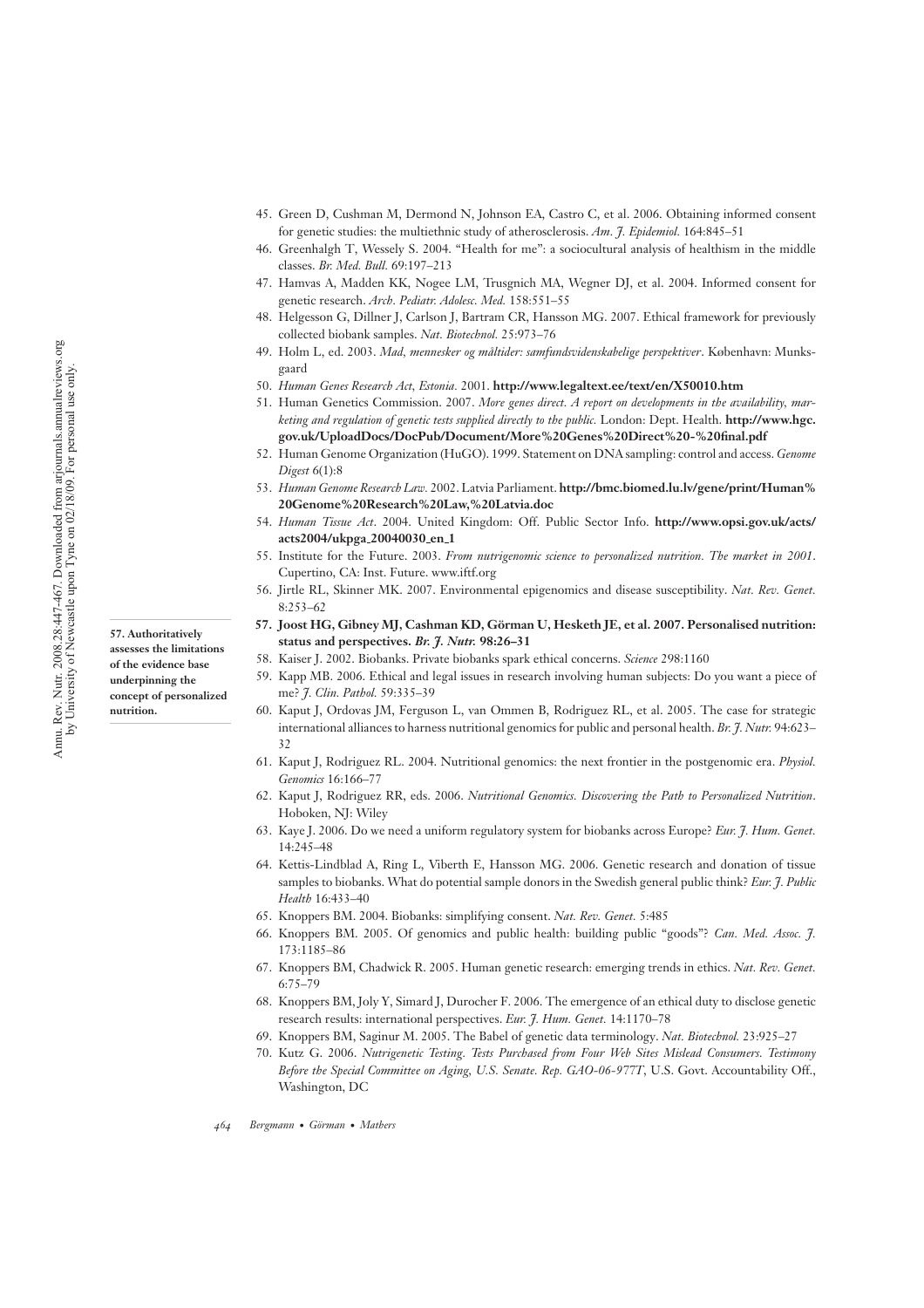- 71. Levy HL. 1999. Phenylketonuria: old disease, new approach to treatment. *Proc. Natl. Acad. Sci. USA* 96:1811–13
- 72. Low YL, Dunning AM, Dowsett M, Luben RN, Khaw KT, et al. 2006. Implications of gene-environment interaction in studies of gene variants in breast cancer: an example of dietary isoflavones and the D356N polymorphism in the sex hormone-binding globulin gene. *Cancer Res.* 66:8980–83
- 73. Lund EK. 2003. Ethical aspects of human nutritional intervention studies. *Polish J. Food Nutr. Sci.* 12/53:159–65
- 74. Magnusson M. 2004. *Consumer perception of organic and genetically modified foods. Health and environmental considerations*. PhD thesis. Uppsala Univ., Sweden
- 75. Malone T, Catalano PJ, O'Dwyer PJ, Giantonio B. 2002. High rate of consent to bank biologic samples for future research: the Eastern Cooperative Oncology Group experience. *J. Natl. Cancer Inst.* 94:769– 71
- 76. Martin S. 2000. Most Canadians welcome genetic testing. *Can. Med. Assoc. J.* 163:200
- 77. Mathers JC. 2003. Nutrition and cancer prevention: diet-gene interactions. *Proc. Nutr. Soc.* 62:605– 10
- 78. Mathers JC. 2006. Nutritional modulation of ageing: genomic and epigenetic approaches. *Mech. Ageing Dev.* 127:584–89
- 79. Matsui K, Kita Y, Ueshima H. 2005. Informed consent, participation in, and withdrawal from a population based cohort study involving genetic analysis. *J. Med. Ethics* 31:385–92
- 80. McQuillan GM, Porter KS, Agelli M, Kington R. 2003. Consent for genetic research in a general population: the NHANES experience. *Genet. Med.* 5:35–42
- 81. Meijboom FLB, Verweij MF, Brom FWA. 2003. You eat what you are: moral dimensions of diets tailored to one's genes. *J. Agric. Environ. Ethics* 16:557–68
- 82. Meplan C, Crosley LK, Nicol F, Beckett GJ, Howie AF, et al. 2007. Genetic polymorphisms in the human selenoprotein P gene determine the response of selenoprotein markers to selenium supplementation in a gender-specific manner (the SELGEN study). *FASEB J.* 21:3063–74
- 83. Merz JF, Magnus D, Cho MK, Caplan AL. 2002. Protecting subjects' interests in genetics research. *Am. J. Hum. Genet.* 70:965–71
- 84. Muller M, Kersten S. 2003. Nutrigenomics: goals and strategies. *Nat. Rev. Genet.* 4:315–22
- 85. National Commission for Protection of Human Subjects of Biomedical and Behavioral Research. 1979. *The Belmont report*. Washington, DC: US Gov. Print. Off. **http://www.hhs.gov/ohrp/ humansubjects/guidance/belmont.htm**
- 86. Nilstun T, Hermeren G. 2006. Human tissue samples and ethics—attitudes of the general public in Sweden to biobank research. *Med. Health Care Philos.* 9:81–86
- 87. Nordenfelt L. 1995. *On the Nature of Health. An Action-Theoretic Approach*. Dordrecht, The Netherlands/ Norwell, MA: Kluwer Acad.
- 88. Nuffield Council on Bioethics. 2003. *Pharmacogenetics: ethical issues.* **http://www.nuffieldbioethics.org/ go/ourwork/pharmacogenetics/introduction**
- 89. The Nuremberg Code. 1996. *JAMA* 276:1691
- 90. Office for Human Research Protections. 2004. *Guidance on research involving coded private information or biological specimens*. Rockville, MD: US Dep. Heath Human Serv. **http://www.hhs.gov/ ohrp/humansubjects/guidance/cdebiol.pdf**
- 91. Ordovas JM. 2006. Genetic interactions with diet influence the risk of cardiovascular disease. *Am. J. Clin. Nutr.* 83:443–46S
- 92. Ordovas JM, Corella D. 2004. Nutritional genomics. *Annu. Rev. Genomics Hum. Genet.* 5:71–118
- 93. Polley AC, Mulholland F, Pin C, Williams EA, Bradburn DM, et al. 2006. Proteomic analysis reveals field-wide changes in protein expression in the morphologically normal mucosa of patients with colorectal neoplasia. *Cancer Res.* 66:6553–62
- 94. Population Biobanks. 2007. *PHOEBE: Promoting Harmonisation of Epidemiological Biobanks in Europe*. Oslo: Norwegian Inst. Public Health. **http://www.populationbiobanks.org/eway/?pid**=**271**
- 95. Public Population Project in Genomics (P3G). 2005. *Ethics, governance and public engagement.* Montreal: P <sup>3</sup>G. **http://www.p3gobservatory.org/ethics.do**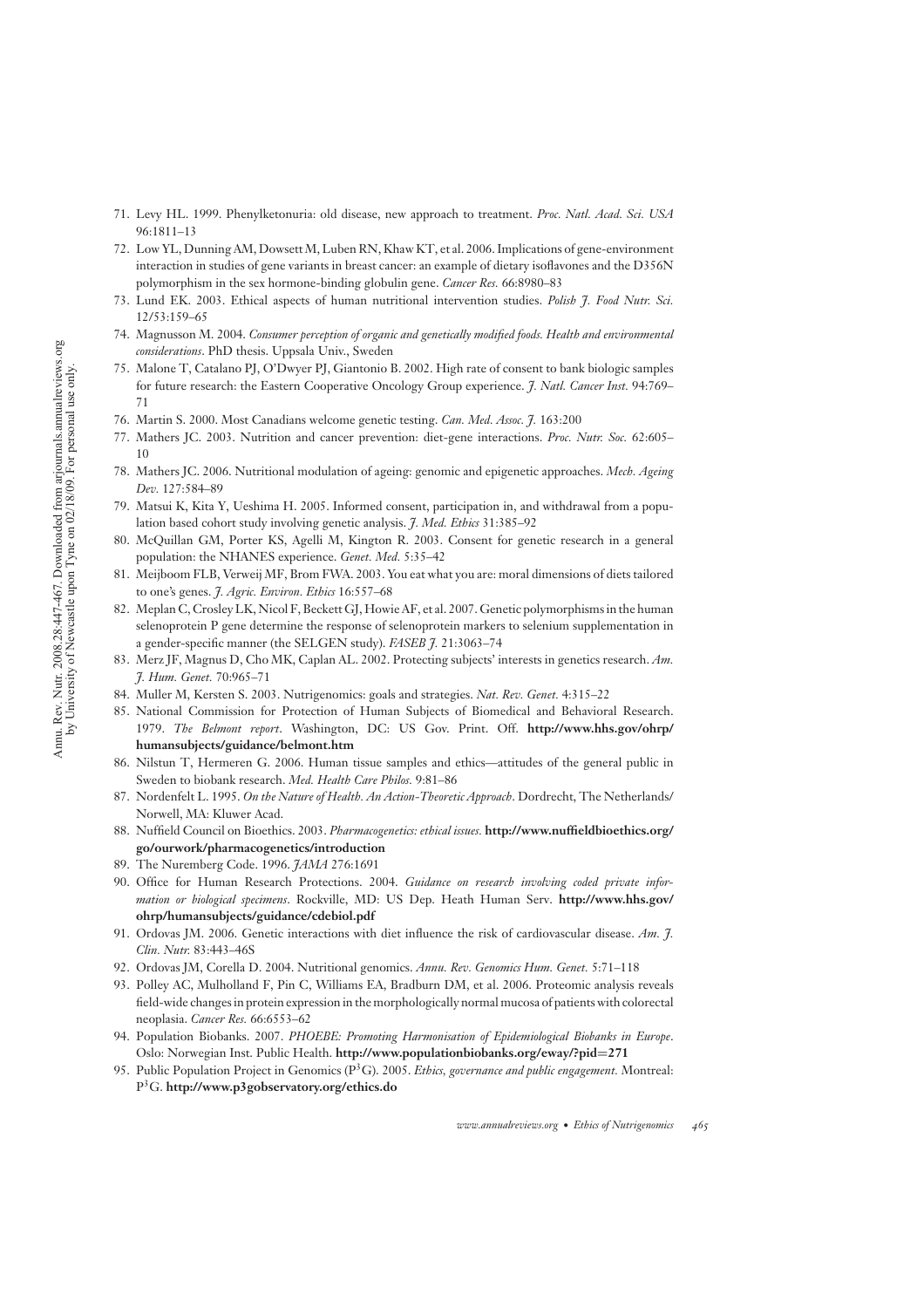- 96. *Public Population Project in Genomics* (P3G). 2008. Montreal: P3G. **http://www.p3gconsortium.org**
- 97. Reilly PR, DeBusk RM. 2008. Ethical and legal issues in nutritional genomics. *J. Am. Diet. Assoc.* 108:36– 40
- 98. Roche PA, Annas GJ. 2001. Protecting genetic privacy. *Nat. Rev. Genet.* 2:392–96
- 99. Rose G. 1992. *The Strategy of Preventive Medicine*. London: Oxford Univ. Press
- 100. Rose G, Hamilton PJ, Colwell L, Shipley MJ. 1982. A randomised controlled trial of antismoking advice: 10-year results. *J. Epidemiol. Community Health* 36:102–8
- 101. Russo G. 2006. Home health tests are "genetic horoscopes." *Nature* 442:497
- 102. Sahi T. 1994. Genetics and epidemiology of adult-type hypolactasia. *Scand. J. Gastroenterol. Suppl.* 202:7– 20
- 103. Samani NJ, Erdmann J, Hall AS, Hengstenberg C, Mangino M, et al. 2007. Genomewide association analysis of coronary artery disease. *N. Engl. J. Med.* 357:443–53
- 104. Schmidt DB, White C, Kapsak WR, Conway J, Baily E. 2008. U.S. consumer attitudes toward personalized nutrition. In *Personalized Nutrition. Principles and Applications*, ed. F Kok, L Bouwman, F Desiere, pp. 205-19. Boca Raton, FL: CRC Press, Taylor & Francis
- 105. Schwartz MD, Rothenberg K, Joseph L, Benkendorf J, Lerman C. 2001. Consent to the use of stored DNA for genetics research: a survey of attitudes in the Jewish population. *Am. J. Med. Genet.* 98:336– 42
- 106. Singer PA, Daar AS. 2001. Harnessing genomics and biotechnology to improve global health equity. *Science* 294:87–89
- 107. Sjoberg L. 2004. Gene technology in the eyes of the public and experts. Moral opinions, attitudes and risk ¨ perception. In *SSE/EFI Working Paper Series in Business Administration*. Stockholm: Stockholm School Econ.
- 108. Stegmayr B, Asplund K. 2002. Informed consent for genetic research on blood stored for more than a decade: a population-based study. *BMJ* 325:634–35
- 109. Strouse DS. 2005. Informed consent to genetic research on banked human tissue. *Jurimetrics J.* 45:135– 52
- 110. Sumner LW. 1996. *Welfare, Happiness, and Ethics*. Oxford, UK: Clarendon
- 111. Teucher B, Skinner J, Skidmore PM, Cassidy A, Fairweather-Tait SJ, et al. 2007. Dietary patterns and heritability of food choice in a UK female twin cohort. *Twin Res. Hum. Genet.* 10:734–48
- 112. Trouet C. 2004. New European guidelines for the use of stored human biological materials in biomedical research. *J. Med. Ethics* 30:99–103
- 113. United Nations Educational, Scientific and Cultural Organization (UNESCO). 1997. *Universal Declaration on the Human Genome and Human Rights*. **http://portal.unesco.org/shs/en/ev.php-URL ID**= **1881&URL DO**=**DO TOPIC&URL SECTION**=**201.html**
- 114. van Erk MJ, Blom WA, van Ommen B, Hendriks HF. 2006. High-protein and high-carbohydrate breakfasts differentially change the transcriptome of human blood cells. *Am. J. Clin. Nutr.* 84:1233– 41
- 115. van't Veer P, Feskens EJM, Kampman E. 2008. Personalized nutrition and public health. In *Personalized Nutrition. Principles and Applications*, ed. F Kok, L Bouwman, F Desiere, pp. 133–116. Boca Raton, FL: CRC Press, Taylor & Francis
- 116. Walsh MC, Brennan L, Malthouse JP, Roche HM, Gibney MJ. 2006. Effect of acute dietary standardization on the urinary, plasma, and salivary metabolomic profiles of healthy humans. *Am. J. Clin. Nutr.* 84:531–39
- 117. Wang SS, Fridinger F, Sheedy KM, Khoury MJ. 2001. Public attitudes regarding the donation and storage of blood specimens for genetic research. *Community Genet.* 4:18–26
- 118. Weijer C, Emanuel EJ. 2000. Ethics. Protecting communities in biomedical research. *Science* 289:1142– 44
- 119. Wendler D, Emanuel E. 2002. The debate over research on stored biological samples: What do sources think? *Arch. Intern. Med.* 162:1457–62
- 120. Wertz D, Fletcher J, Berg K. 2003. *Review of Ethical Issues in Medical Genetics. Report of Consultants to WHO*. Geneva, Switzerland: WHO Human Genetics Prog.

*466 Bergmann* · *G¨orman* · *Mathers*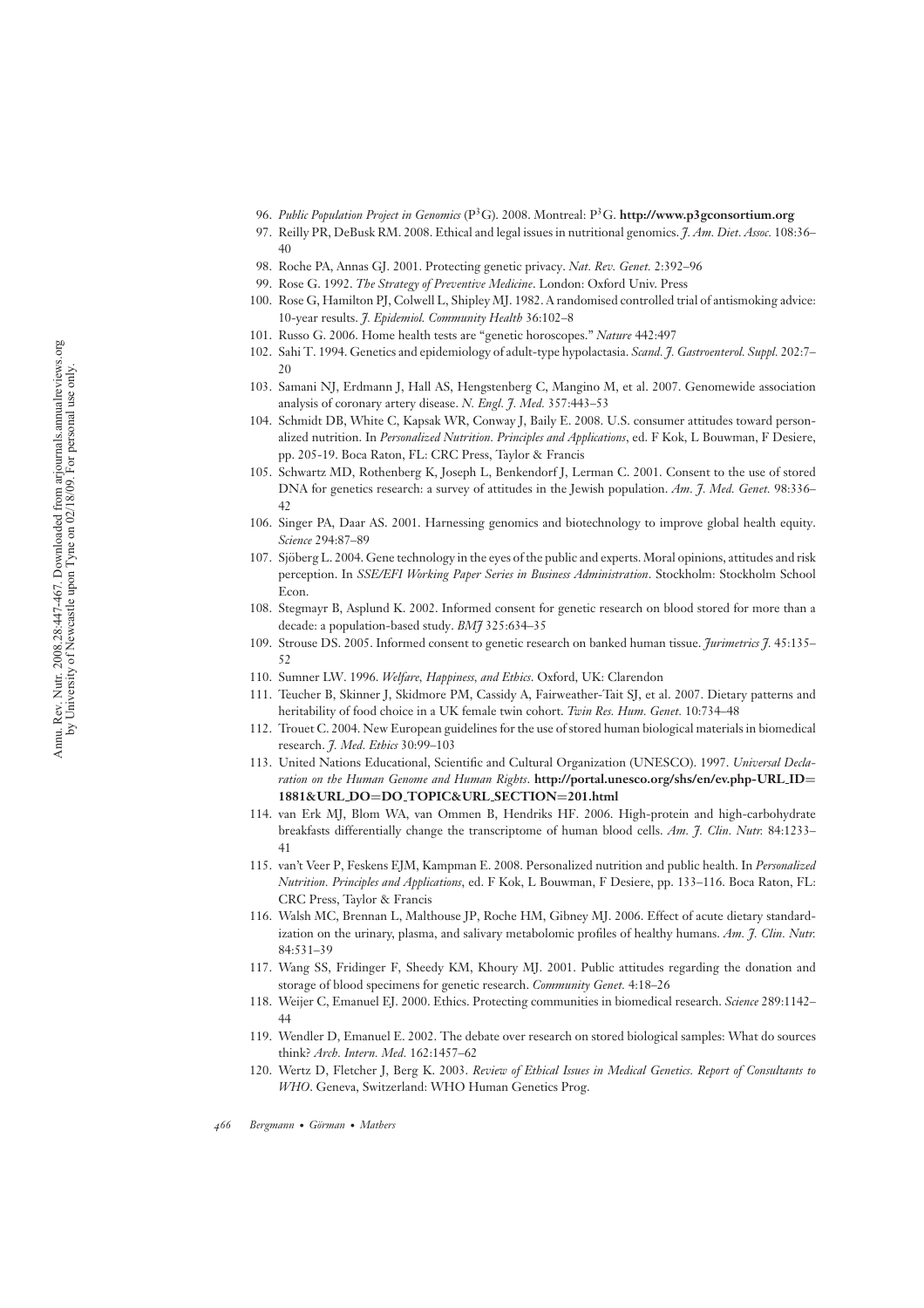- 121. The Wellcome Trust Case Control Consortium. 2007. Genome-wide association study of 14,000 cases of seven common diseases and 3,000 shared controls. *Nature* 447:661–78
- 122. World Health Organization. 1946. *Preamble to the Constitution of the World Health Organization, adopted by the International Health Conference, New York, 19–22 June, 1946*. Geneva: WHO. **http://www. who.int/about/definition/en/print.html**
- 123. World Health Organization. 1997. *Proposed international guidelines on ethical issues in medical genetics and genetic services*. Geneva: WHO. **http://www1.umn.edu/humanrts/instree/guidelineproposal.html**
- 124. World Health Organization. 2002. *Genomics and World Health: Repost of the Advisory Committee on Health Research*. Geneva: WHO
- 125. World Health Organization. 2003. *Diet, Nutrition and the Prevention of Chronic Diseases*. Geneva: WHO
- 126. World Health Organization. 2003. *Genetic databases: assessing the benefits and the impact on human and patient rights.* Geneva: WHO. **http://www.law.ed.ac.uk/ahrb/publications/online/whofinalreport.doc**
- 127. World Medical Association. 1964. *The World Medical Association Declaration of Helsinki: ethical principles for medical research involving human subjects.* **http://www.wma.net/e/policy/b3.htm**
- 128. World Medical Association. 2002. *The World Medical Association Declaration on Ethical Considerations Regarding Health Databases*. Washington, DC: World Med. Assoc. **http://www.wma.net/e/policy/d1.htm**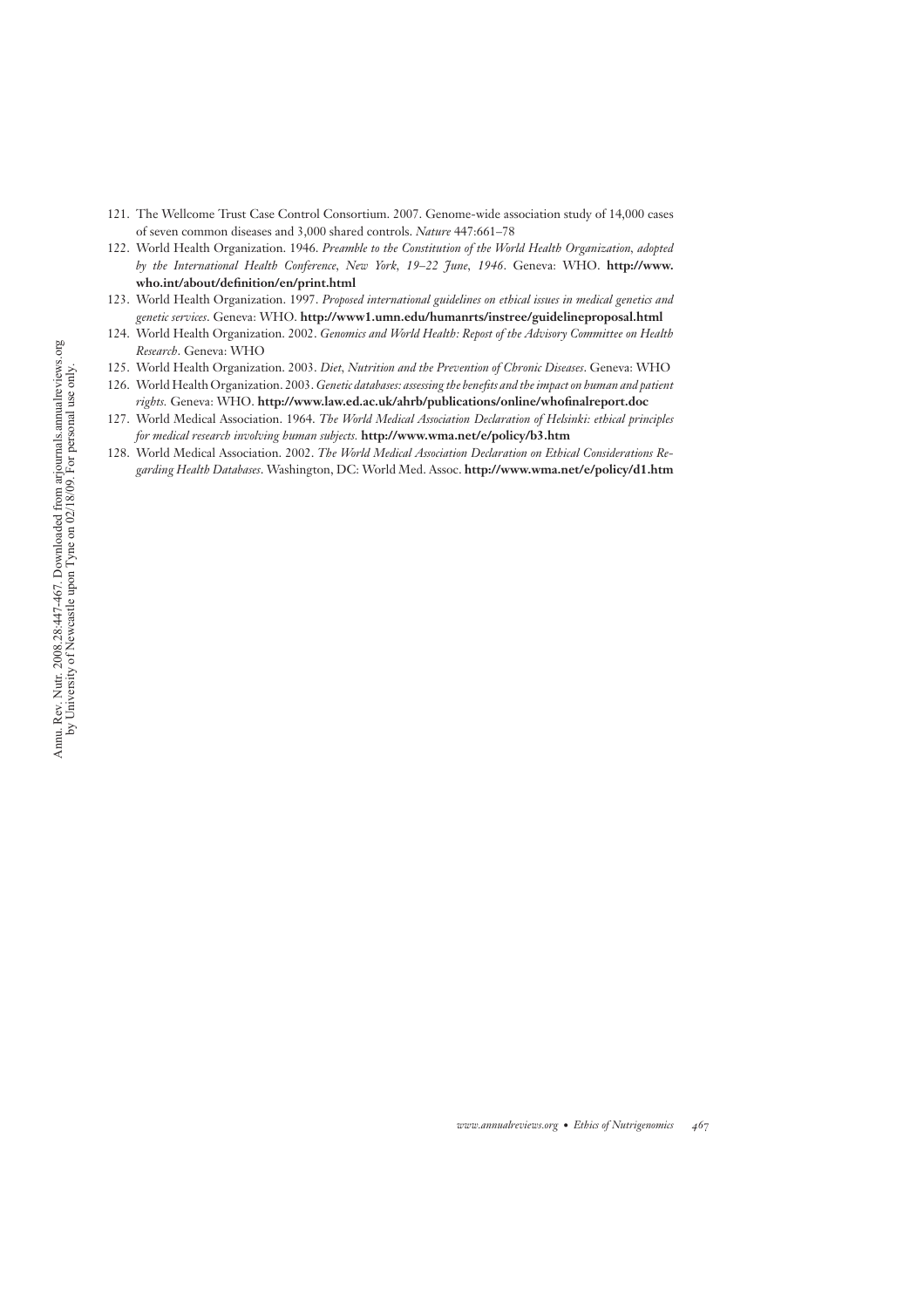# $\mathbf{\hat{R}}$

*v*

**Annual Review of**

| Translating Nutrition Science into Policy as Witness and Actor                                                                                                                        |
|---------------------------------------------------------------------------------------------------------------------------------------------------------------------------------------|
| The Efficiency of Cellular Energy Transduction and Its Implications<br>for Obesity<br>Mary-Ellen Harper, Katherine Green, and Martin D. Brand 13                                      |
| Sugar Absorption in the Intestine: The Role of GLUT2<br>George L. Kellett, Edith Brot-Laroche, Oliver J. Mace, and Armelle Leturque 35                                                |
| Cystic Fibrosis and Nutrition: Linking Phospholipids and Essential<br>Fatty Acids with Thiol Metabolism                                                                               |
| The Emerging Functions and Mechanisms of Mammalian Fatty<br><b>Acid-Binding Proteins</b>                                                                                              |
| Where Does Fetal and Embryonic Cholesterol Originate<br>and What Does It Do?                                                                                                          |
| Nicotinic Acid, Nicotinamide, and Nicotinamide Riboside:<br>A Molecular Evaluation of NAD+ Precursor Vitamins<br>in Human Nutrition                                                   |
| Dietary Protein and Bone Health: Roles of Amino Acid-Sensing<br>Receptors in the Control of Calcium Metabolism and Bone<br>Homeostasis                                                |
| Nutrigenomics and Selenium: Gene Expression Patterns, Physiological<br>Targets, and Genetics                                                                                          |
| Regulation of Intestinal Calcium Transport                                                                                                                                            |
| Systemic Iron Homeostasis and the Iron-Responsive<br>Element/Iron-Regulatory Protein (IRE/IRP) Regulatory Network<br>Martina U. Muckenthaler, Bruno Galy, and Matthias W. Hentze  197 |

# **Contents** Volume 28, 2008